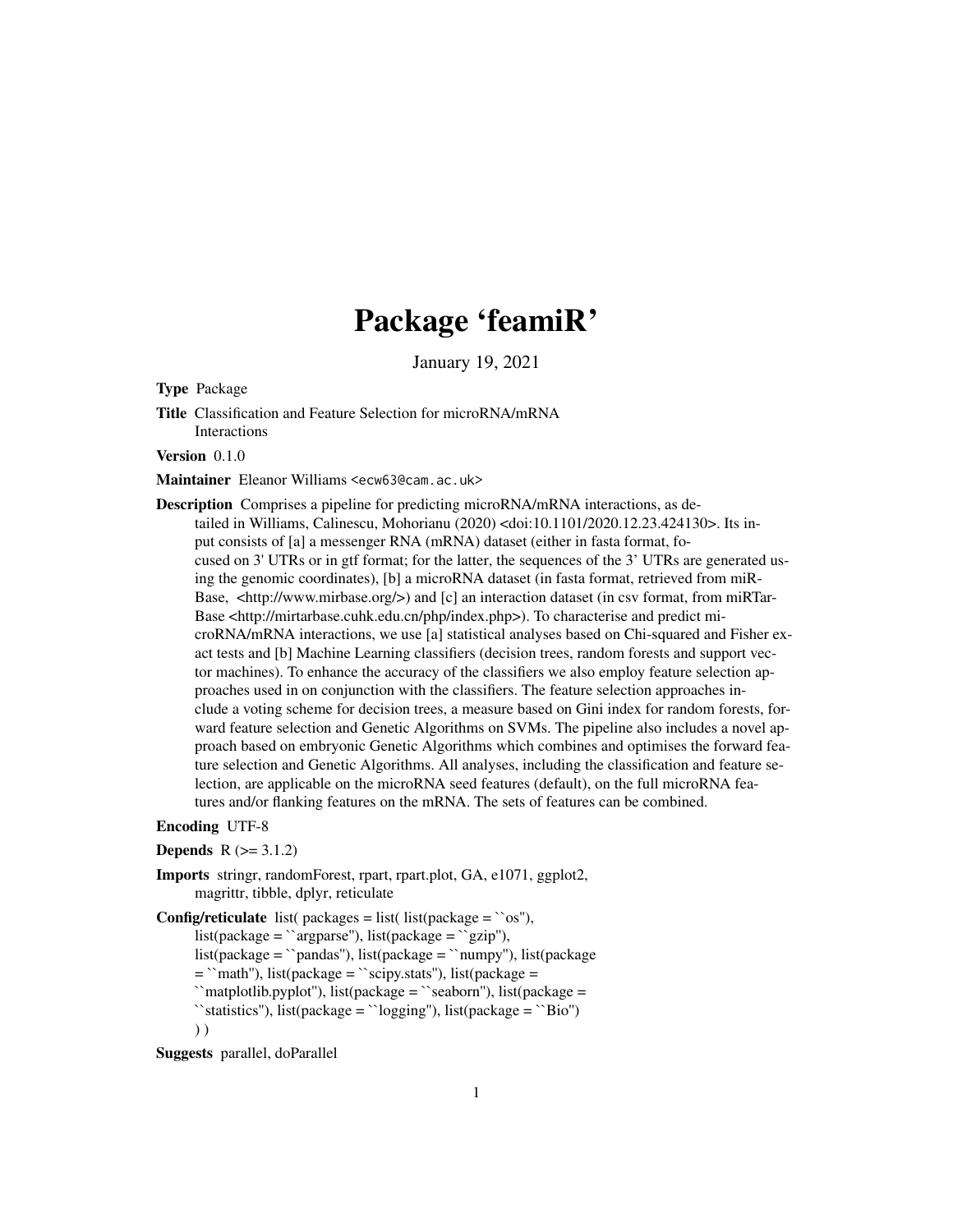URL <https://github.com/Core-Bioinformatics/feamiR>

BugReports <https://github.com/Core-Bioinformatics/feamiR/issues>

LazyData true

RoxygenNote 7.1.1.9000

License GPL-2

NeedsCompilation no

Author Eleanor Williams [aut, cre], Irina Mohorianu [aut]

Repository CRAN

Date/Publication 2021-01-19 08:30:02 UTC

# R topics documented:

|        | 3              |
|--------|----------------|
|        | $\overline{4}$ |
|        | $\overline{4}$ |
|        | 6              |
|        | 8              |
|        | 9              |
|        | 11             |
|        | 13             |
| rfgini | 14             |
|        | 15             |
|        | 16             |
|        | 17             |
|        | -18            |
|        | -19            |
|        | 20             |
|        | 21             |
|        | 22             |
|        | -23            |
|        | 24             |
|        |                |

**Index** [25](#page-24-0)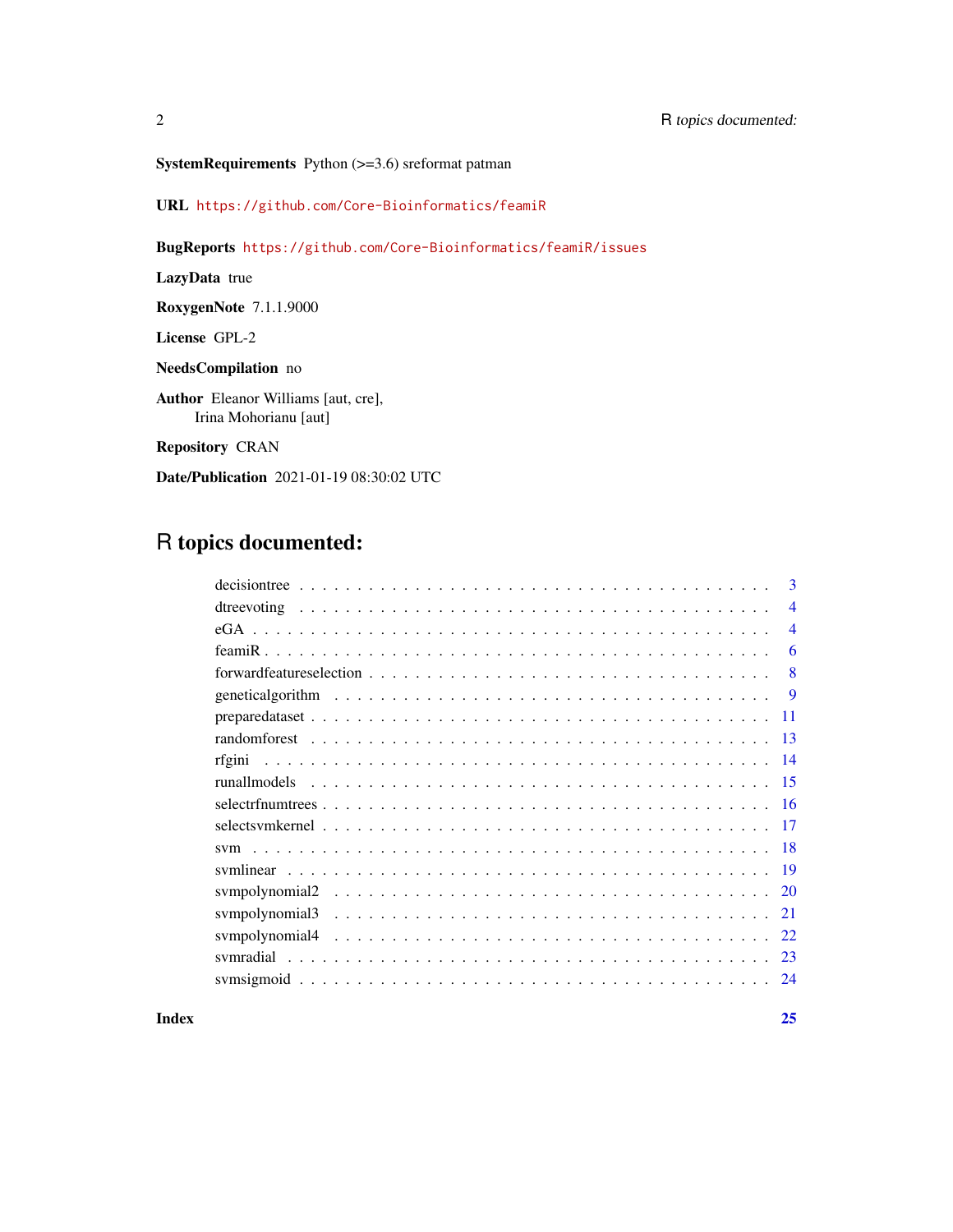<span id="page-2-0"></span>decisiontree *Decision tree Trains a decision on the given training dataset and uses it to predict classification for test dataset. The resulting accuracy, sensitivity and specificity are returned, as well as a tree summary.*

# **Description**

Decision tree Trains a decision on the given training dataset and uses it to predict classification for test dataset. The resulting accuracy, sensitivity and specificity are returned, as well as a tree summary.

#### Usage

```
decisiontree(data_train, data_test, includeplot = FALSE, showtree = FALSE)
```
#### Arguments

| data_train  | Training set: dataframe containing classification column and all other columns<br>features. This is the dataset on which the decision tree model is trained. |
|-------------|--------------------------------------------------------------------------------------------------------------------------------------------------------------|
| data_test   | Test set: dataframe containing classification column and all other columns fea-<br>tures. This is the dataset on which the decision tree model in tested.    |
| includeplot | Show performance scatter plot (default:FALSE)                                                                                                                |
| showtree    | Show trained decision tree graphically (default: FALSE)                                                                                                      |

# Value

List containing performance summary, accessed using training (training accuracy), test (test accuracy), trainsensitivity, testsensitivity, trainspecificity, testspecificity. Also accessed using fit is the trained model produced. This can be used to find the features which appear at each level of the tree.

```
data_train = data.frame(
     classification=as.factor(c(1,1,0,0,1,1,0,0,1,1)),
     A=c(1,1,1,0,0,0,1,1,1,0),
     B=c(0,1,1,0,1,1,0,1,1,0),
     C=c(0,0,1,0,0,1,0,0,1,0))
data_test = data.frame(
     classification=as.factor(c(1,1,0,0,1,1,1,0)),
     A=c(0,0,0,1,0,0,0,1),
     B=c(1,1,1,0,0,1,1,1),
     C=c(0,0,1,1,0,0,1,1))
decisiontree(data_train,data_test)
```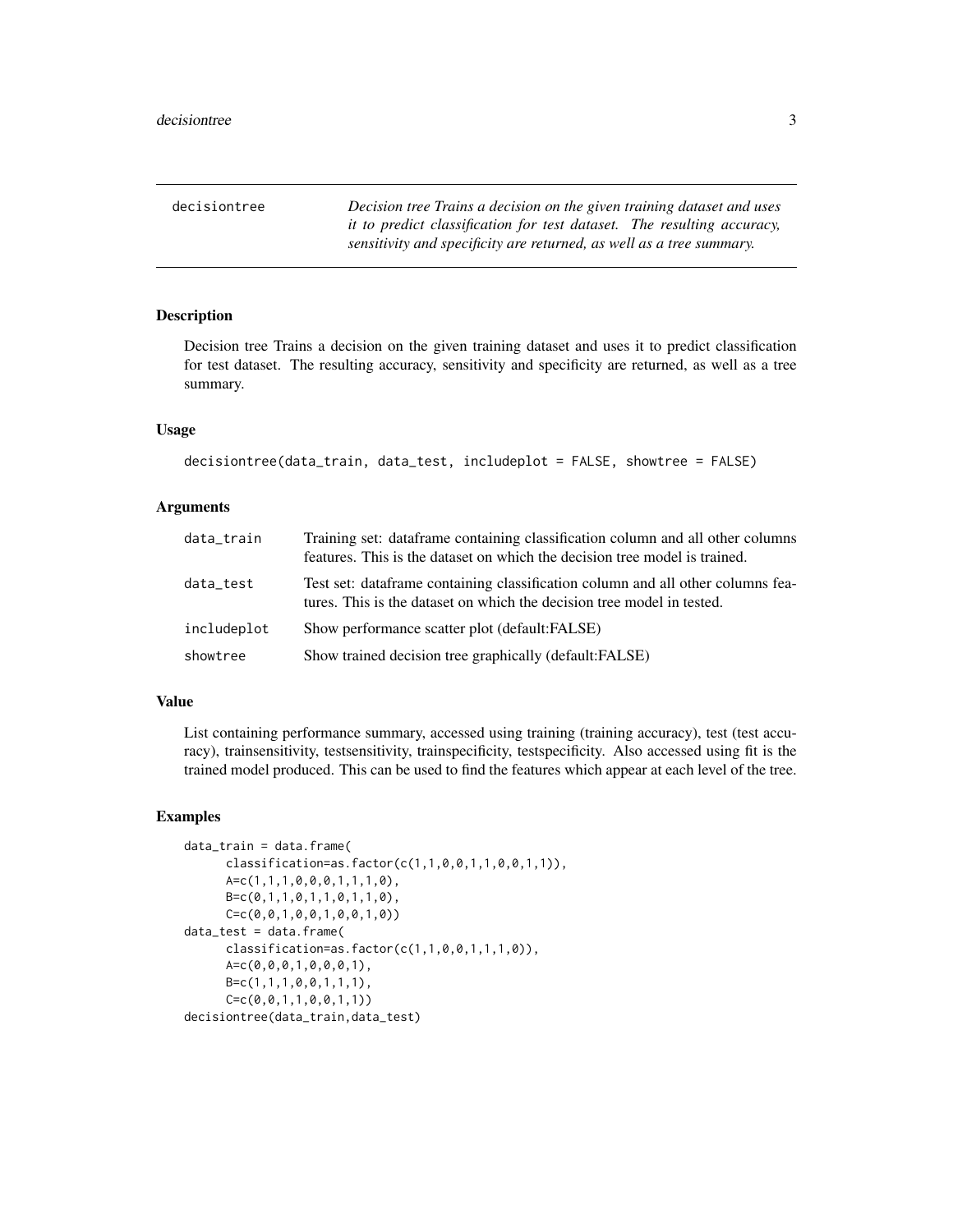<span id="page-3-0"></span>dtreevoting *Decision tree voting scheme. Implements a feature selection approach based on Decision Trees, using a voting scheme across the top levels on trees trained on multiple subsamples.*

# Description

Decision tree voting scheme. Implements a feature selection approach based on Decision Trees, using a voting scheme across the top levels on trees trained on multiple subsamples.

#### Usage

```
dtreevoting(num_runs = 100, num_levels = 10, file_path = file_path)
```
#### Arguments

| num_runs   | Number of subsamples to use for voting scheme (default: 100)                                                                                                                                                  |
|------------|---------------------------------------------------------------------------------------------------------------------------------------------------------------------------------------------------------------|
| num_levels | Number of levels in each tree to consider. Only the features which appear in the<br>top num_levels levels of the trees (from the root) will be counted                                                        |
| file_path  | Where the num_runs subsample files are found (e.g. if sample 10 is at 'subsam-<br>ples/sample10.csv' then file_path should be 'subsamples/sample'). There must<br>be enough samples to fulfill num_runs runs. |

# Value

Outputs a dataframe containing (first column) total number of appearances of each feature (each row is a feature). The rest of the columns represent 1 run each and contain the level at which the feature appears.

#### Examples

```
dtreevoting(
 num_runs=5,
 num_levels=10,
 file_path=paste(system.file('samples/subsamples', package = "feamiR"),'/sample',sep=''))
```
eGA *Embryonic Genetic Algorithm. Feature selection based on Embryonic Genetic Algorithms. It performs feature selection by maintaining an ongoing set of 'good' set of features which are improved run by run. It outputs training and test accuracy, sensitivity and specificity and a list of <=k features.*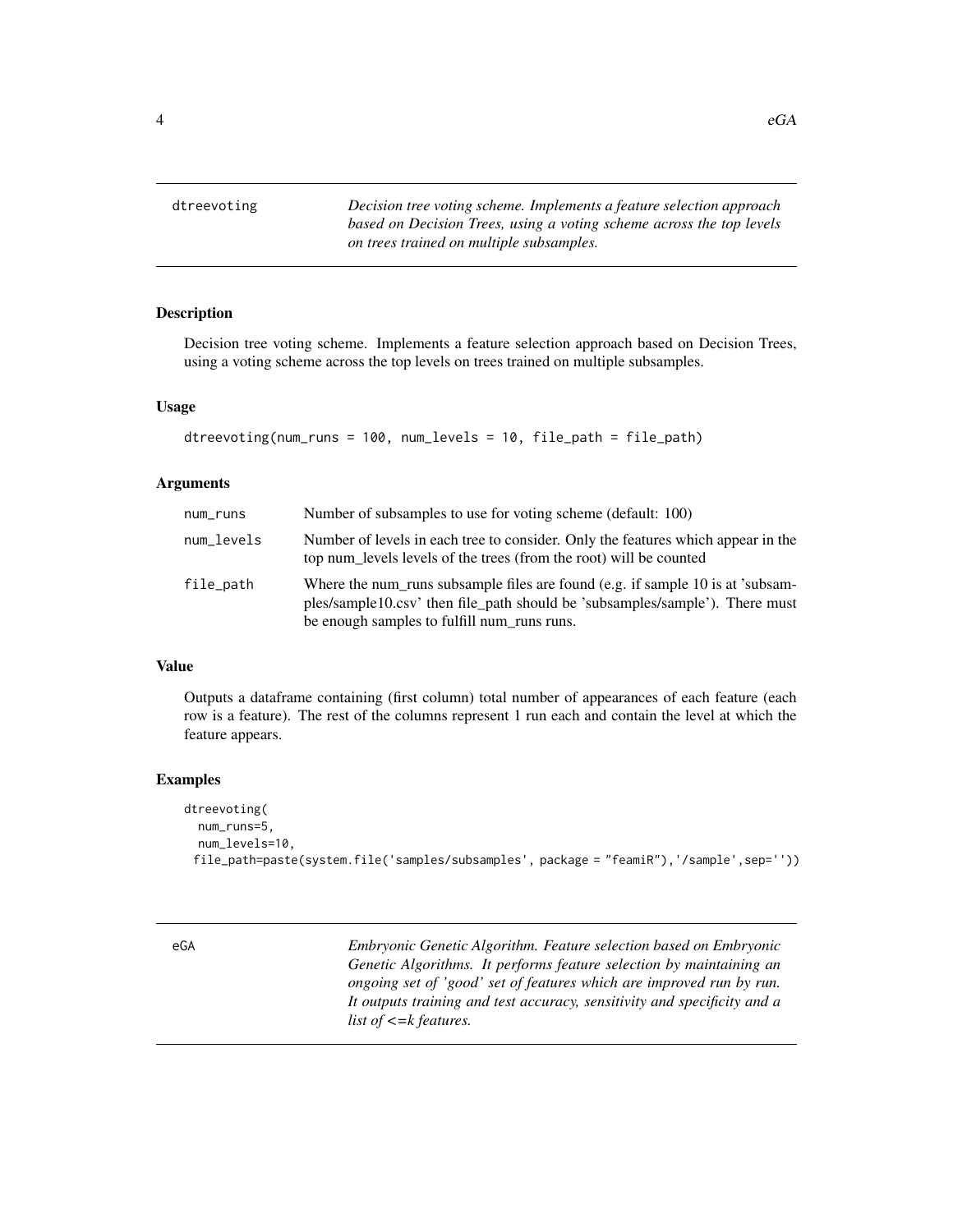# Description

Embryonic Genetic Algorithm. Feature selection based on Embryonic Genetic Algorithms. It performs feature selection by maintaining an ongoing set of 'good' set of features which are improved run by run. It outputs training and test accuracy, sensitivity and specificity and a list of  $\leq$  k features.

# Usage

```
eGA(
 k = 30,data_train,
 data_test,
 mutprob = 0.05,includePlot = FALSE,
 maxnumruns = 50\lambda
```
# Arguments

| k           | Maximum number of features in the output feature set (default:30)                                                                                            |
|-------------|--------------------------------------------------------------------------------------------------------------------------------------------------------------|
| data_train  | Training set: dataframe containing classification column and all other columns<br>features. This is the dataset on which the decision tree model is trained. |
| data_test   | Test set: dataframe containing classification column and all other columns fea-<br>tures. This is the dataset on which the decision tree model in tested.    |
| mutprob     | Probability that mutation will be performed for each produced feature set from<br>forward feature selection (default:0.05)                                   |
| includePlot | Show performance scatter plot (default: FALSE)                                                                                                               |
| maxnumruns  | Maximum number of iterations after which the feature set will be output, if no<br>other termination conditions have been met (default:50)                    |

# Value

List containing (ordered list of) selected features, performance percentages, accessed using training (training accuracy), test (test accuracy), trainsensitivity, testsensitivity, trainspecificity, testspecificity. Also accessed using listofongoing is a list containing the length of the ongoing set at each stage.

# Examples

```
data_train = data.frame(
      classification=as.factor(c(1,1,0,0,1,1,0,0,1,1)),
      A=c(1,1,1,0,0,0,1,1,1,0),
      B=c(0,1,1,0,1,1,0,1,1,0),
      C=C(0,0,1,0,0,1,0,0,1,0),
      D = c(0,1,1,0,0,0,1,0,0,0),
      E=c(1, 0, 1, 0, 0, 1, 0, 1, 1, 0)data_test = data.frame(
      classification = as.factor(c(1,1,0,0,1,1,1,0)),A=c(0,0,0,1,0,0,0,1),
```
 $eG$ A 5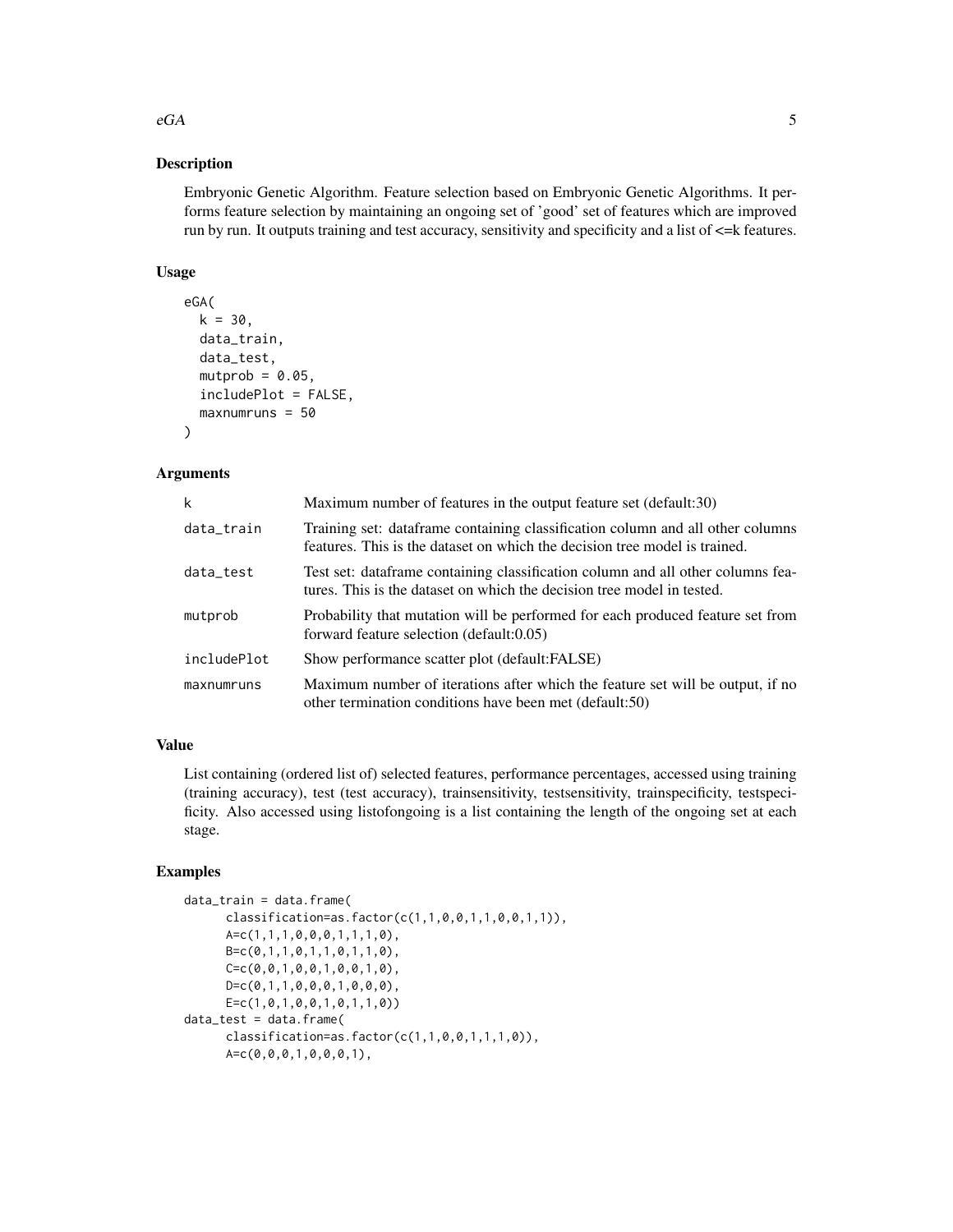<span id="page-5-0"></span>6 feamiR

```
B=c(1,1,1,0,0,1,1,1),C=C(0, 0, 1, 1, 0, 0, 1, 1),D=c(0,0,1,1,0,1,0,1),
      E=C(0, 0, 1, 0, 1, 0, 1, 1))data = read.csv(paste(system.file('samples/subsamples', package = "feamiR"),'/sample0.csv',sep=''))
data = rbind(head(data,50),tail(data,50))
data$classification = as.factor(data$classification)
ind <- sample(2,nrow(data),replace=TRUE,prob=c(0.8,0.2))
data_train <- data[ind==1,]
data_test <- data[ind==2,]
eGA(k=7,data_train,data_test,maxnumruns=3)
```

| feamiR | feamiR: Classification and feature selection for microRNA/mRNA in-<br><i>teractions</i> |
|--------|-----------------------------------------------------------------------------------------|
|        |                                                                                         |

#### **Description**

The feamiR package provides two categories of functions: Dataset preparation functions and analysis functions

#### Dataset preparation functions

feamiR uses 1 preparation function called preparedataset. There are 2 options for the input mRNA dataset:

- 1. Reference genome (fasta) and corresponding annotation file (gtf). From these files, the three prime UTR sequences will be extracted for alignment. These paths for these files could be for example a toplevel file and annotation file from Ensembl (e.g. Homo\_sapiens.GRCh38.dna.toplevel.fa and Homo\_sapiens.GRCh38.100.chr.gtf). Before using this form of input check consistent naming of chromosomes between the two files and that the IDs are consistent with the interactions file you intend to use (e.g. using gene names). These files should be specificed using the fullchromosomes and annotations parameters. If this type of data is supplied you must also specify the number of chromosomes for the species in question (e.g. 23 for Homo sapiens) using the chr parameter.
- 2. Three prime UTR file (fasta). Again check consistent IDs with interactions file. This file should be specified using the mRNA\_3pUTR parameter.

The input miRNA file should be a fasta file containing mature miRNA sequences (e.g. from miR-Base). Check the miRNA IDs are consistent with the interaction dataset. From the mature sequences, the seed sequences will be extracted and saved to a separate fasta file.

The mRNA and miRNA datasets will be used for PaTMaN alignment then split into a positive dataset (validated interactions) and negative dataset (non-validated interactions with seed matches). For reformating and PaTMaN alignment both sreformat and patman must be installed and the paths to the executables specificied with sreformatpath and patmanpath. If the commands sreformat and patman work on your system then there is no need to specify the path.

To perform this split an interaction dataset must be supplied. This interaction dataset must contain a 'miRNA' column, 'Target Gene' column. It can also contain an Experiments column detailing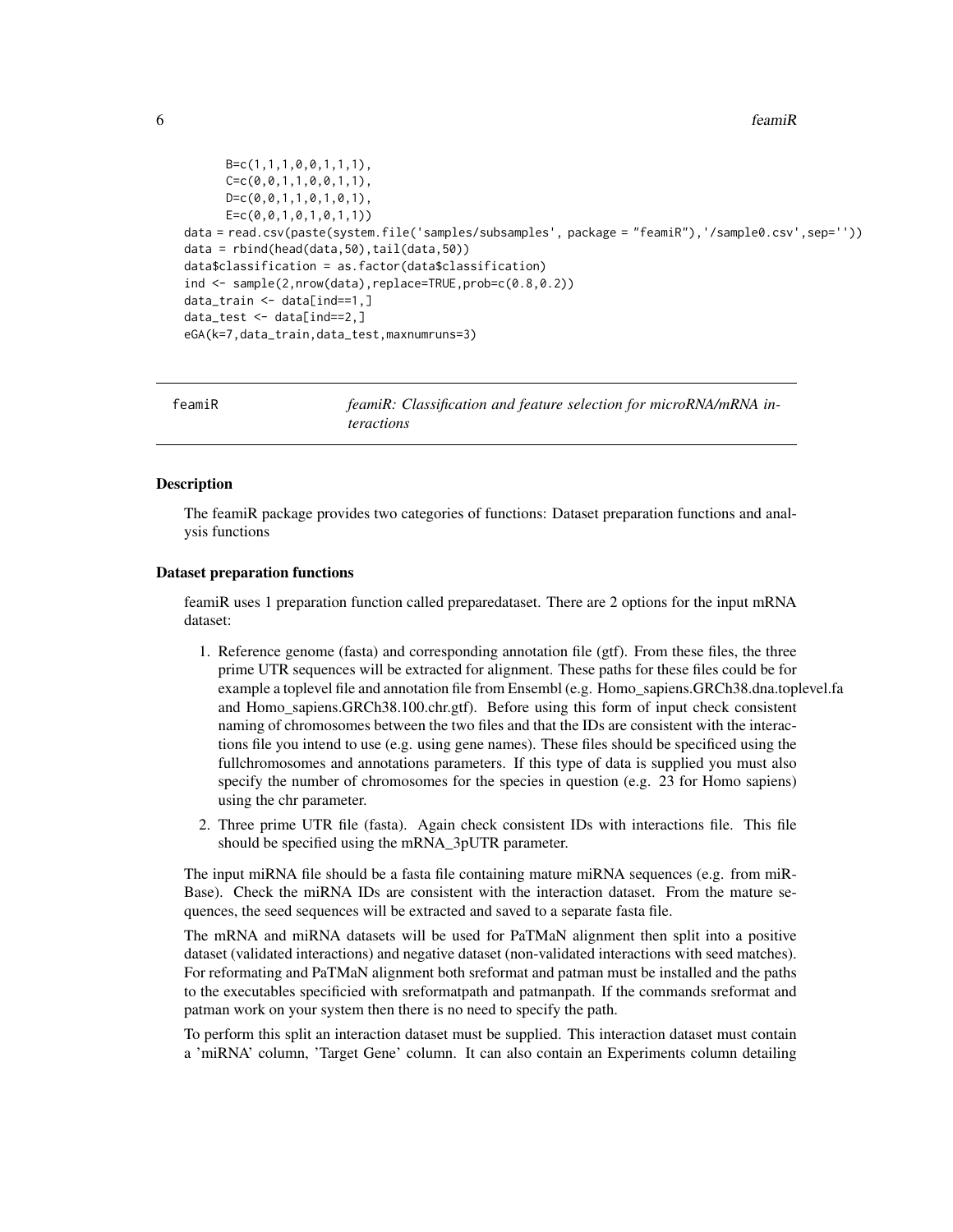#### $f$ eami $R$  7

which type of experiment was used to validate the interaction. If this column is supplied some preprocessing should be performed so there are  $\leq 10$  unique values. If the Experiments column is supplied, statistical analysis is performed on the dataset split by experiment type. Finally a 'Support Type' column may be included with values 'Functional MTI','Functional MTI (Weak)','Non-Functional MTI' and 'Non-Functional MTI (Weak)'. If this column is supplied and there are enough positive entries remaining then they will be filtered for only 'Functional MTI' entries (these entries are more likely to yield good results).

After alignment, first statistical analysis is performed. By default this is only on seed features but if specified using the nonseed miRNA and flankingmRNA parameters then analysis can be performed on full miRNA features and flanking features. The chi-squared and Fisher exact p-values are saved in csvs and heatmaps created and saved as jpgs. If Experiments column is supplied in interactions dataset then statistical analysis is performed for the dataset split by experiment type.

Finally, the negative set is subsampled to be comparable to the positive set for the ML and feature selection component. Here 100 representative subsamples (checked by chi-squared tests) and created and labelled (1 if positive, 0 if negative) subsamples are saved in a subsamples folder.

By supplying the positive and negative sets using positiveset and negativeset parameters, the process skips straight to the statistical analysis stage but this should only be done with positive and negative sets created by feamiR (although they can be filtered if column names are unchanged)

A prefix for all output files can be supplied using the o parameter.

PLEASE NOTE: To use this function Python (>=3.6) must be installed on your system and the path specified. The following libraries must also be installed on the Python version you specify: os, Bio, gtfparse, pandas, numpy, math, scipy.stats, matplotlib.pyplot, seaborn as sns, statistics, logging.

#### ML and feature selection functions

Using subsamples created by the preparedataset function, feamiR contains several function for creating miRNA/mRNA classifiers and selecting features which contribute most strongly to the classifiers.

The classifier functions are: decisiontree, randomforest and svm. To select hyperparameters for randomforest and svm, you should use selectsvmkernel and selectrfnumtrees. This functions will produce plots through cross validation from which an appropriate number of trees and kernel can be identified. You should try this on multiple subsamples to check your selection.

Once these hyperparameters are identified, use runallmodels to create and analyse results from Decision Trees, Random Forests and SVMs on all 100 subsamples. The selected hyperparameters using selectsvmkernel and selectrfnumtrees should be input as parameters. The function will output a data.frame of the achieved test and training accuracy, sensitivity and specificity for each model on each subsample. Summary boxplots showing accuracy, sensitivity and specificity for each model will be produced. The function will also output dtreevote containing the features used in the decision trees for each subsample and the level of the tree at which they appear. Finally, the function outputs ongoingginis which contains the Gini index for each feature in the Random Forest for each subsample. The first column of dtreevote contains the number of runs for which each feature was used which can be used for feature selection. The first column of ongoingginis contains the cumulative Gini index for each feature across the 100 runs which can be used for feature selection.

As well as using the Decision Tree voting scheme and Random Forest cumulative Gini index measure, feamiR also has three further feature selection approaches. These are the traditional forwardfeatureselection and geneticalgorithm approaches as well as a novel approach based on embryonic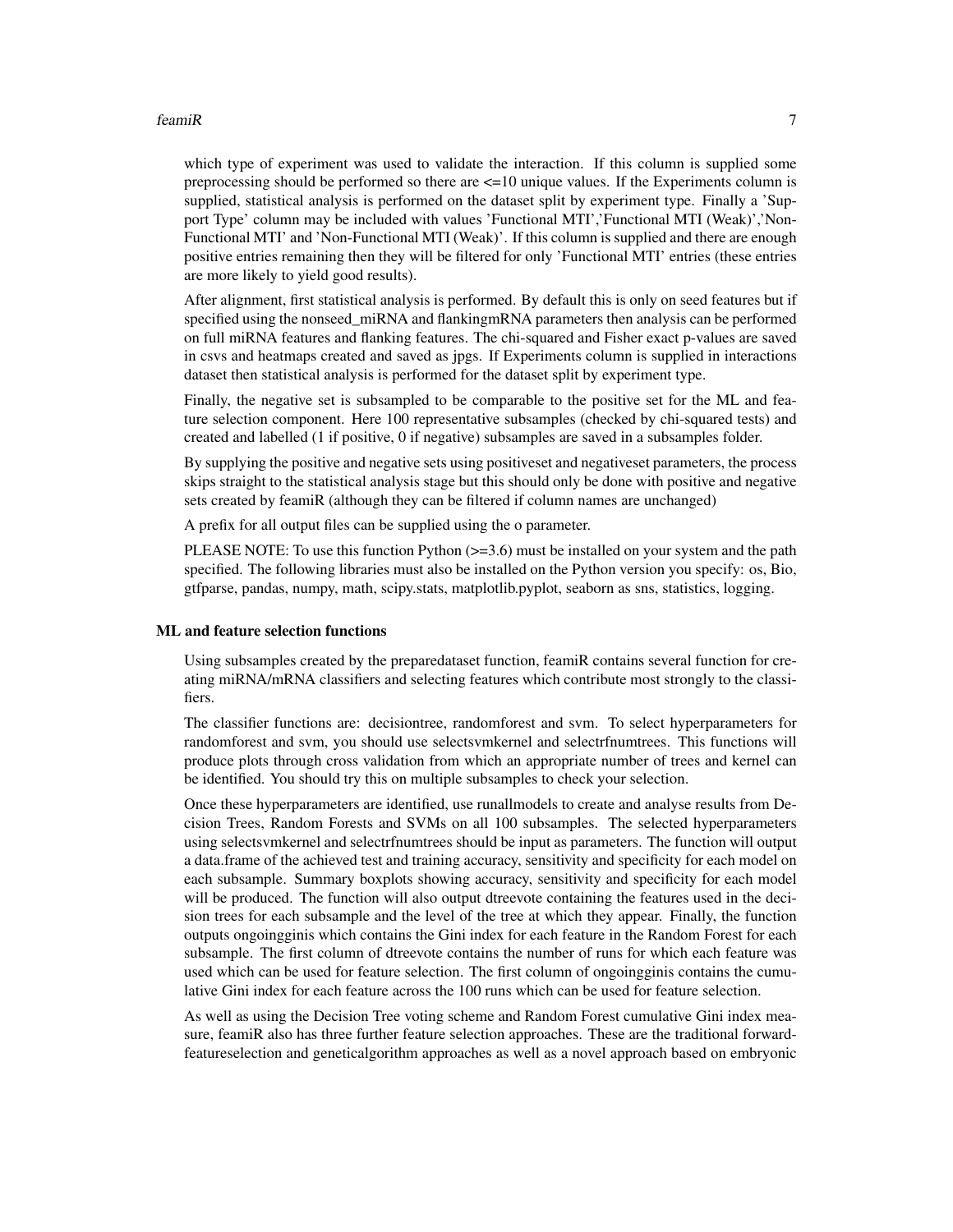Genetic Algorithms using the eGA function. It is recommended that a combination of these feature selection appraoches across multiple subsamples and the statistical analysis is used to select discriminative features, for example using summary heatmaps.

#### forwardfeatureselection

*Forward Feature Selection. Performs forward feature selection on the given list of features, placing them in order of discriminative power using a given model on the given dataset up to the accuracy plateau.*

#### Description

Forward Feature Selection. Performs forward feature selection on the given list of features, placing them in order of discriminative power using a given model on the given dataset up to the accuracy plateau.

#### Usage

```
forwardfeatureselection(
  model = feamiR::svmlinear,
  training,
  test,
  featurelist,
  includePlot = FALSE
)
```
#### Arguments

| model       | The ML models used to classify the data, typically SVM with a given kernel                   |
|-------------|----------------------------------------------------------------------------------------------|
| training    | Training dataset as a data. frame with classification column and column for each<br>feature. |
| test        | Test dataset with matching columns to training.                                              |
| featurelist | List of features to order                                                                    |
| includePlot | Show number of features vs accuracy line plot (default: FALSE)                               |

#### Value

Ordered list of most discriminative features when classifying the dataset along with training and test accuracy, sensitivity and specificity

```
data_train = data.frame(
      classification = as.factor(c(1,1,0,0,1,1,0,0,1,1)),
      A=c(1,1,1,0,0,0,1,1,1,0),
      B=c(0,1,1,0,1,1,0,1,1,0),
      C=C(0,0,1,0,0,1,0,0,1,0),
```
<span id="page-7-0"></span>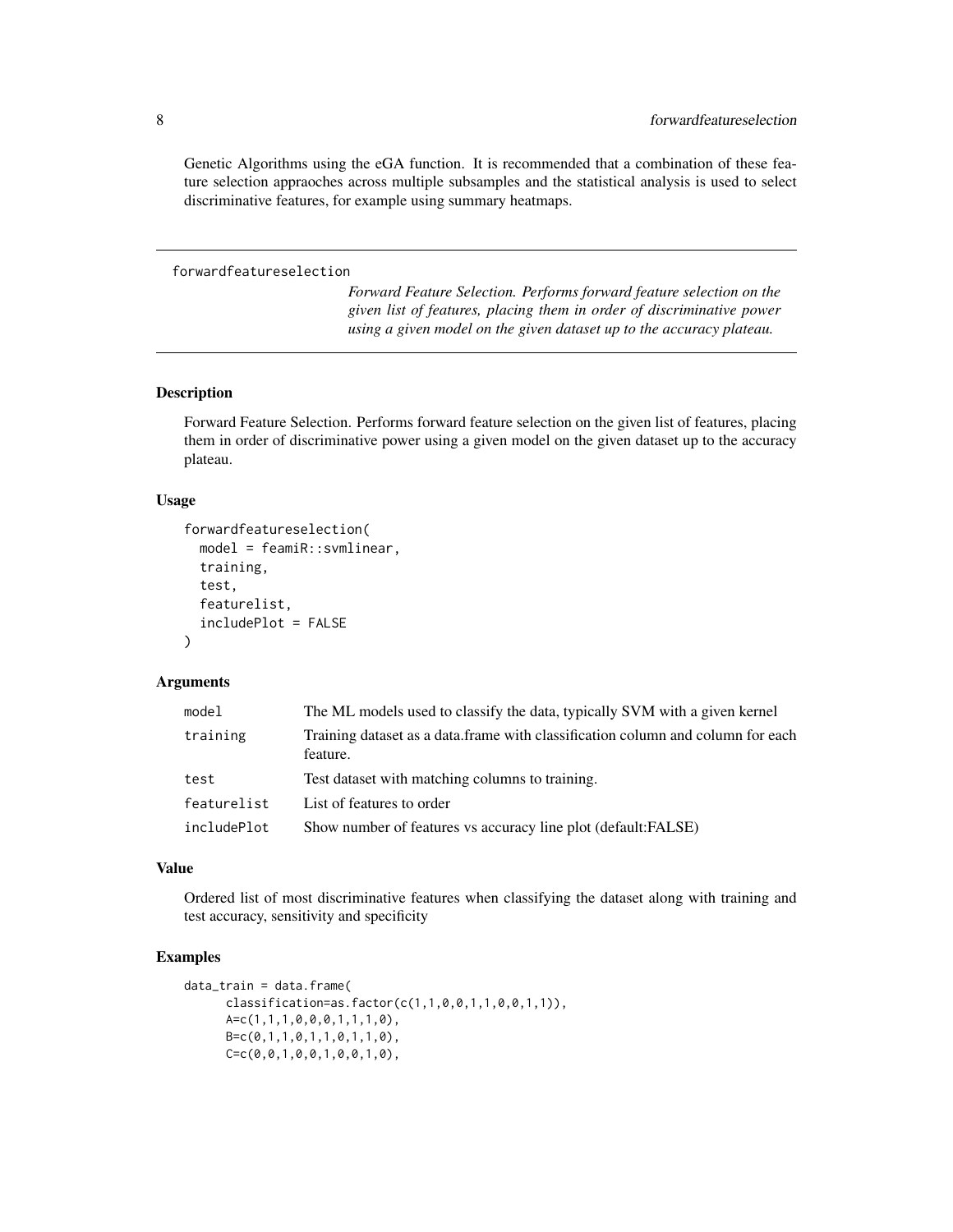# <span id="page-8-0"></span>geneticalgorithm 9

```
D=c(0,1,1,0,0,0,1,0,0,0),
      E=c(1,0,1,0,0,1,0,1,1,0))
data_test = data.frame(
     classification = as.factor(c(1,1,0,0,1,1,1,0)),A=c(0,0,0,1,0,0,0,1),
      B=c(1,1,1,0,0,1,1,1),
      C=C(0,0,1,1,0,0,1,1),
      D=c(0,0,1,1,0,1,0,1),
      E=c(0,0,1,0,1,0,1,1))
listoffeatures = colnames(data_train)[colnames(data_train)!='classification']
forwardfeatureselection(feamiR::svmlinear,data_train,data_test,listoffeatures)
```

| geneticalgorithm | Standard Genetic Algorithm. Implements a standard genetic algo-                                  |
|------------------|--------------------------------------------------------------------------------------------------|
|                  | rithm using GA package (ga) with a fitness function specialised for<br><i>feature selection.</i> |

# Description

Standard Genetic Algorithm. Implements a standard genetic algorithm using GA package [\(ga\)](#page-0-0) with a fitness function specialised for feature selection.

#### Usage

```
geneticalgorithm(
 model = feamiR::svmlinear,
 k = 30,
  training,
  test,
  parallel = TRUE,
 mutprob = 0.1,
  crossprob = 0.8,
 popsize = 20,
  maxiter = 1000,
 maxiter_withoutimprovement = 300,
  numberpassedon = 3,
 plot = FALSE
\lambda
```
# Arguments

| model    | The ML models used to classify the data, typically SVM with a given kernel                  |
|----------|---------------------------------------------------------------------------------------------|
| k        | Maximum number of features to be output.                                                    |
| training | Training dataset as a data.frame with classification column and column for each<br>feature. |
| test     | Test dataset with matching columns to training.                                             |
| parallel | Specifies whether GA should be run sequentially or in parallel (default: TRUE)              |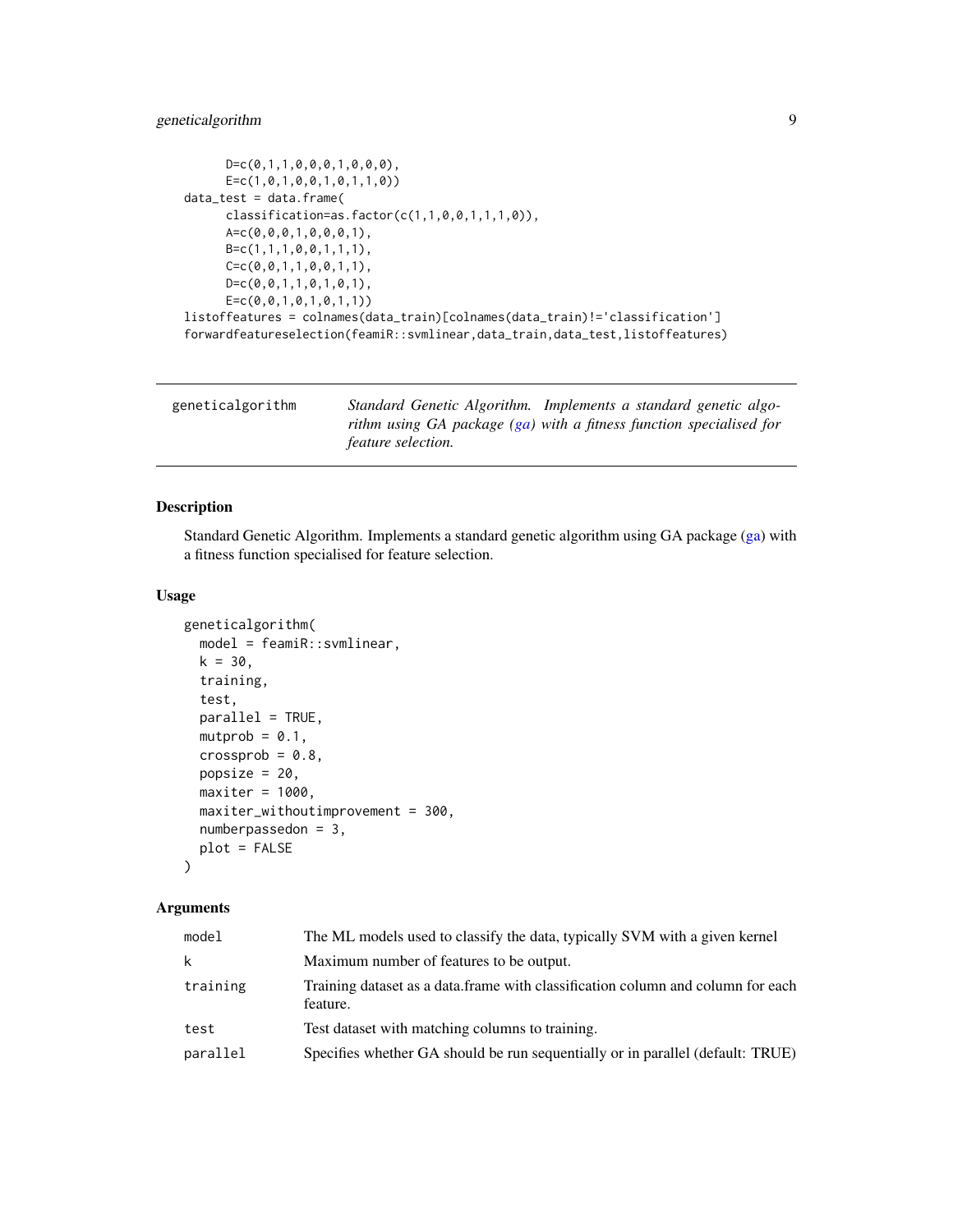| mutprob                    | The probability that an individual undergoes mutation in a particular iteration<br>(detault: 0.1)                                |  |
|----------------------------|----------------------------------------------------------------------------------------------------------------------------------|--|
| crossprob                  | The probability of crossover between pairs of individuals (default: 0.8)                                                         |  |
| popsize                    | The size of the solution population (default:20)                                                                                 |  |
| maxiter                    | The maximum number of iterations to run before termination (default: 1000)                                                       |  |
| maxiter_withoutimprovement |                                                                                                                                  |  |
|                            | The maximum number of consecutive iterations without improvement to fitness<br>before termination (default: 300)                 |  |
|                            | number passed on The number of best fitness individuals to be passed on to the next generation in<br>each iteration (default: 3) |  |
| plot                       | Specifies whether GA plot should be shown (default: FALSE)                                                                       |  |
|                            |                                                                                                                                  |  |

# Value

Set (unordered) of  $\leq$  features and training and test accuracy, sensitivity and specificity using these features.

```
data_train = data.frame(
      classification=as.factor(c(1,1,0,0,1,1,0,0,1,1)),
      A=c(1,1,1,0,0,0,1,1,1,0),
      B=c(0,1,1,0,1,1,0,1,1,0),
      C=C(0, 0, 1, 0, 0, 1, 0, 0, 1, 0),
      D = c(0, 1, 1, 0, 0, 0, 1, 0, 0, 0),
      \textsf{E=c}(1, \emptyset, 1, \emptyset, \emptyset, 1, \emptyset, 1, 1, \emptyset))data_test = data.frame(
      classification = as.factor(c(1,1,0,0,1,1,1,0)),A=c(0,0,0,1,0,0,0,1),
      B=c(1,1,1,0,0,1,1,1),C=C(0, 0, 1, 1, 0, 0, 1, 1),D=c(0,0,1,1,0,1,0,1),
      E=c(0,0,1,0,1,0,1,1))
geneticalgorithm(
  feamiR::svmlinear,
  k=2,
  data_train,
  data_test,
  parallel=FALSE,
  maxiter=5,
  maxiter_withoutimprovement=5,
  popsize=10)
```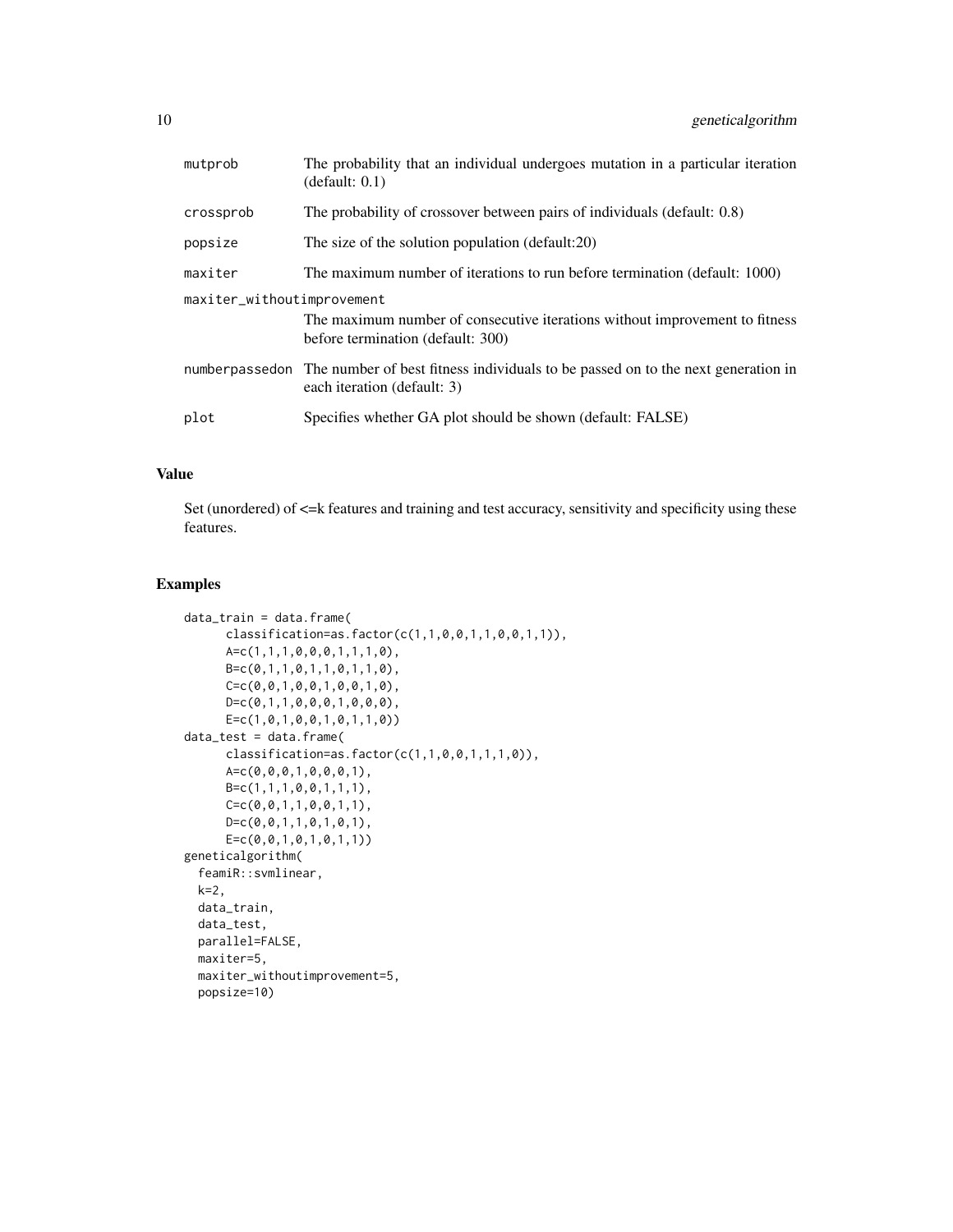<span id="page-10-0"></span>

| preparedataset | Dataset preparation This step performs all preparation necessary to<br>perform feamiR analysis, taking a set of mRNAs, a set of miRNAs and |
|----------------|--------------------------------------------------------------------------------------------------------------------------------------------|
|                | an interaction dataset and creating corresponding positive and nega-<br><i>tive datasets for ML modelling.</i>                             |

# Description

PLEASE NOTE: This analysis is run in Python so python must be installed and location specified if not on PATH. Both sreformat and PaTMaN must also be installed and path specified if not on PATH. Python >= 3.6 is required to use the neccesary packages. The Python component required the following libraries: os, Bio, gtfparse, pandas, numpy, math, scipy.stats, matplotlib.pyplot, seaborn as sns, statistics, logging. Please ensure these are installed for the verison of Python you supply.

#### Usage

```
preparedataset(
 pythonversion = "python",
 mRNA_3pUTR = "",miRNA_full = "",
 interactions = "annotations = ",
  fullchromosomes = "",
  seed = 1,
 nonseed\_miRNA = 0,flankingmRNA = 0,
 UTR_output = ",
 chr = "",o = "feamiR_",positiveset = ",
 negativeset = "",
  sreformatpath = "sreformat",
 patmanpath = "patman",
 patmanoutput = ",
 minvalidationentries = 40,
 num\_runs = 100,check_python = TRUE
)
```
# Arguments

|            | pythonversion File path for installed Python version (default: python)                                 |
|------------|--------------------------------------------------------------------------------------------------------|
| mRNA_3pUTR | Fasta file of only 3'UTRs, with gene name as name attribute (e.g. Serpinb8)                            |
| miRNA full | Fasta file of full mature miRNA hairpins, with miRNA ID as name attribute (e.g.<br>hsa-mi $R-576-3p$ ) |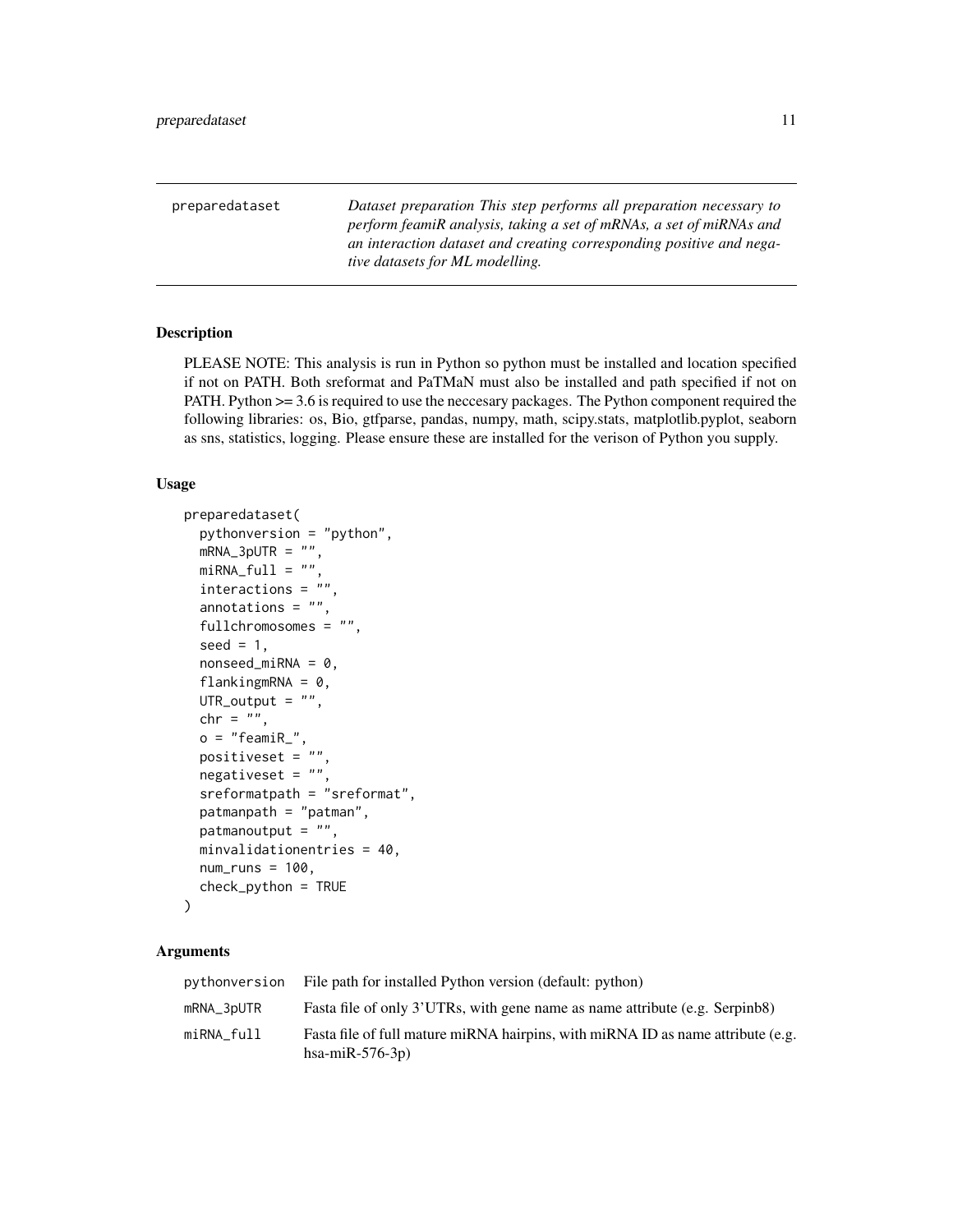| interactions         | CSV file containing only validated interactions between miRNA and mRNA<br>(e.g. from miRTarBase). Must have columns miRNA (e.g. hsa-miR-576-<br>3p), Target Gene (e.g. Serpinb8) and optionally Experiments (e.g. qRT-PCR)<br>and/or Support Type (with values Functional MTI, Functional MTI (Weak),<br>Non-Functional MTI, Non-Functional MTI (Weak)) |
|----------------------|---------------------------------------------------------------------------------------------------------------------------------------------------------------------------------------------------------------------------------------------------------------------------------------------------------------------------------------------------------|
| annotations          | GTF file (e.g. from Ensembl) with attributes seqname (chromosome), feature<br>(with 3'UTRs labelled exactly 'three_prime_utr'), transcript_id, gene_id and<br>gene_name matching fullchromosomes and interactions                                                                                                                                       |
| fullchromosomes      |                                                                                                                                                                                                                                                                                                                                                         |
|                      | Fasta file (e.g. top level file from Ensembl) containing full sequence for each<br>chromosome with name as chromosome (e.g. 1, matching seqname from anno-<br>tations)                                                                                                                                                                                  |
| seed                 | Binary, 1 if full miRNA seed features should be included in statistical analysis.<br>Default: 1.                                                                                                                                                                                                                                                        |
| nonseed_miRNA        | Binary, 1 if full miRNA features should be included in statistical analysis. Seed<br>features are always included. Default: 0.                                                                                                                                                                                                                          |
| flankingmRNA         | Binary, 1 if flanking region mRNA features should be included in statistical<br>analysis. Seed features are always included. Default: 0.                                                                                                                                                                                                                |
| UTR_output           | String. File name 3'UTR fasta file should be saved as (when annotations and<br>full chromosomes files are supplied)                                                                                                                                                                                                                                     |
| chr                  | Number of chromosomes for species in question.                                                                                                                                                                                                                                                                                                          |
| o                    | Output prefix for any files created and saved.                                                                                                                                                                                                                                                                                                          |
| positiveset          | CSV file containing validated pairs of miRNAs and mRNAs as output by initial<br>stage of analysis. If positiveset and negative set are input, analysis begins at final<br>statistical analysis stage.                                                                                                                                                   |
| negativeset          | CSV file containing non-validated pairs of miRNAs and mRNAs as output by<br>initial stage of analysis. If positiveset and negative set are input, analysis begins<br>at final statistical analysis stage.                                                                                                                                               |
| sreformatpath        | File path for installed sreformat (default: sreformat)                                                                                                                                                                                                                                                                                                  |
| patmanpath           | File path for installed patman (default: patman)                                                                                                                                                                                                                                                                                                        |
| patmanoutput         | TXT file containing patman output (saved as output_prefix + patman_seed.txt).<br>If supplied, analysis begins at patman output processing stage.                                                                                                                                                                                                        |
| minvalidationentries |                                                                                                                                                                                                                                                                                                                                                         |
|                      | Minimum number of entries for a validation category to be considered separately<br>in statistical analysis (default: 40)                                                                                                                                                                                                                                |
| num_runs             | Number of subsamples to create (default: 100)                                                                                                                                                                                                                                                                                                           |
| check_python         | Whether the Python version should be checked (default: TRUE)                                                                                                                                                                                                                                                                                            |

# Details

The function saves various files (using specified output\_prefix) and if you wish to start preparation using one of these pre-output files then these can be specified and preparation will skip to that point (this should only be done with files output by the function).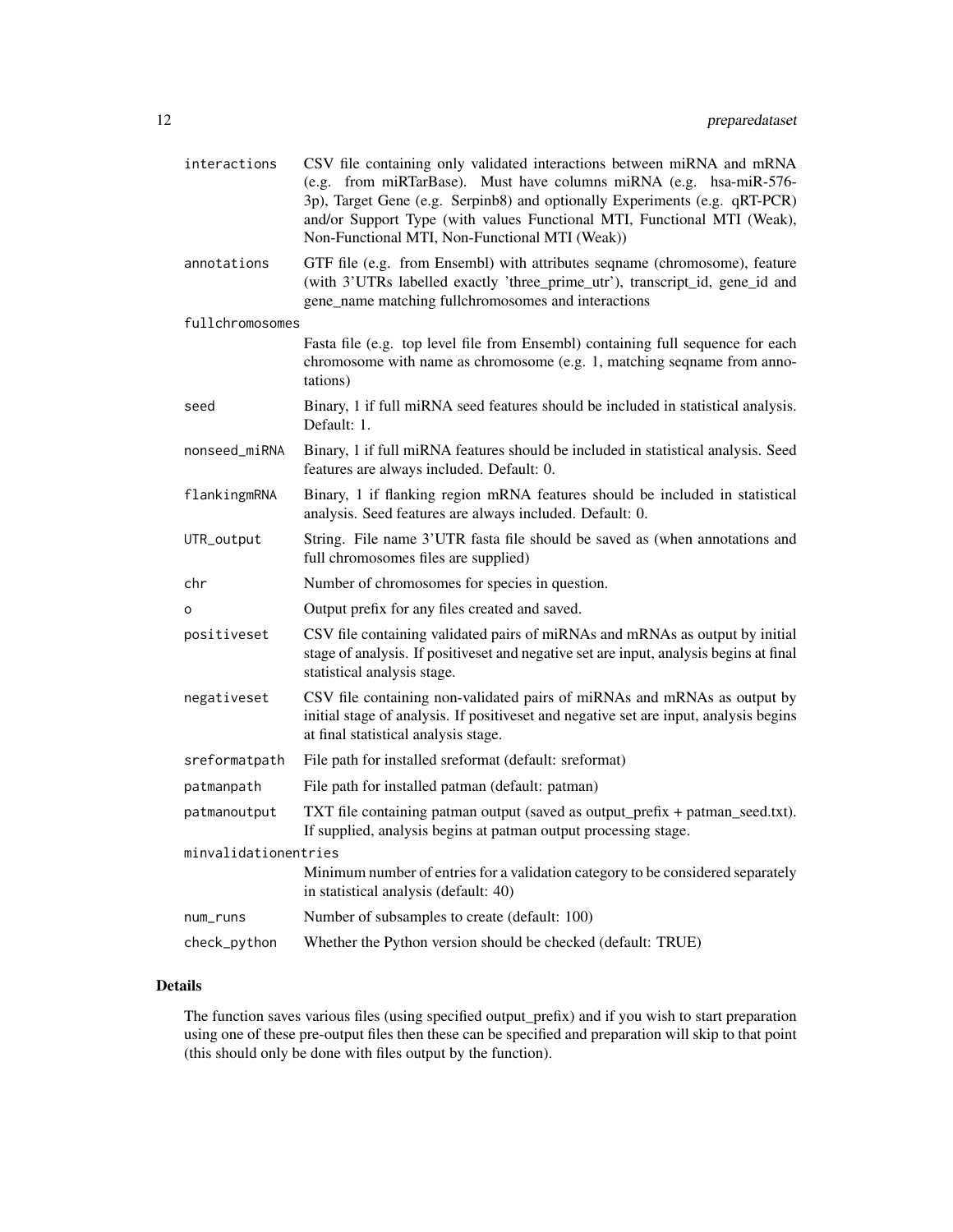#### <span id="page-12-0"></span>randomforest and the state of the state of the state of the state of the state of the state of the state of the state of the state of the state of the state of the state of the state of the state of the state of the state

#### Value

CSV containing full positive and negative sets. Folder statistical\_analysis of heatmaps showing significance of various features under Fisher exact and Chi-squared tests. Seed analysis will always be run, full miRNA and flanking analysis if the respective parameters are set to 1. Folder subsamples containing CSVs for 100 subsamples with positive and negative samples equal for use in classifiers and feature selection.

# Examples

```
preparedataset(
  pythonversion=Sys.which('python'),
  positiveset = system.file('samples','test_seed_positive.csv',package='feamiR'),
  negativeset=system.file('samples','test_seed_negative.csv',package='feamiR'),
  o='examples_',
  num_runs=0,
  check_python=FALSE)
```

| randomforest | Random Forest. Trains a random forest on the training dataset and        |
|--------------|--------------------------------------------------------------------------|
|              | uses it to predict the classification of the test dataset. The resulting |
|              | accuracy, sensitivity and specificity are returned, as well as a summary |
|              | of the importance of features in the dataset.                            |

#### Description

Random Forest. Trains a random forest on the training dataset and uses it to predict the classification of the test dataset. The resulting accuracy, sensitivity and specificity are returned, as well as a summary of the importance of features in the dataset.

#### Usage

```
randomforest(data_train, data_test, numoftrees = 10, includeplot = FALSE)
```
#### Arguments

| data_train  | Training set: dataframe containing classification column and all other columns<br>features. This is the dataset on which the decision tree model is trained. |
|-------------|--------------------------------------------------------------------------------------------------------------------------------------------------------------|
| data_test   | Test set: dataframe containing classification column and all other columns fea-<br>tures. This is the dataset on which the decision tree model in tested.    |
| numoftrees  | Number of trees used in the random forest (default:10)                                                                                                       |
| includeplot | Show performance scatter plot (default:FALSE)                                                                                                                |

## Value

List containing performance percentages, accessed using training (training accuracy), test (test accuracy), trainsensitivity, testsensitivity, trainspecificity, testspecificity. Also accessed using importance is the vector of Mean Decrease in Gini Index. This can be used to find the features which contribute most to classification.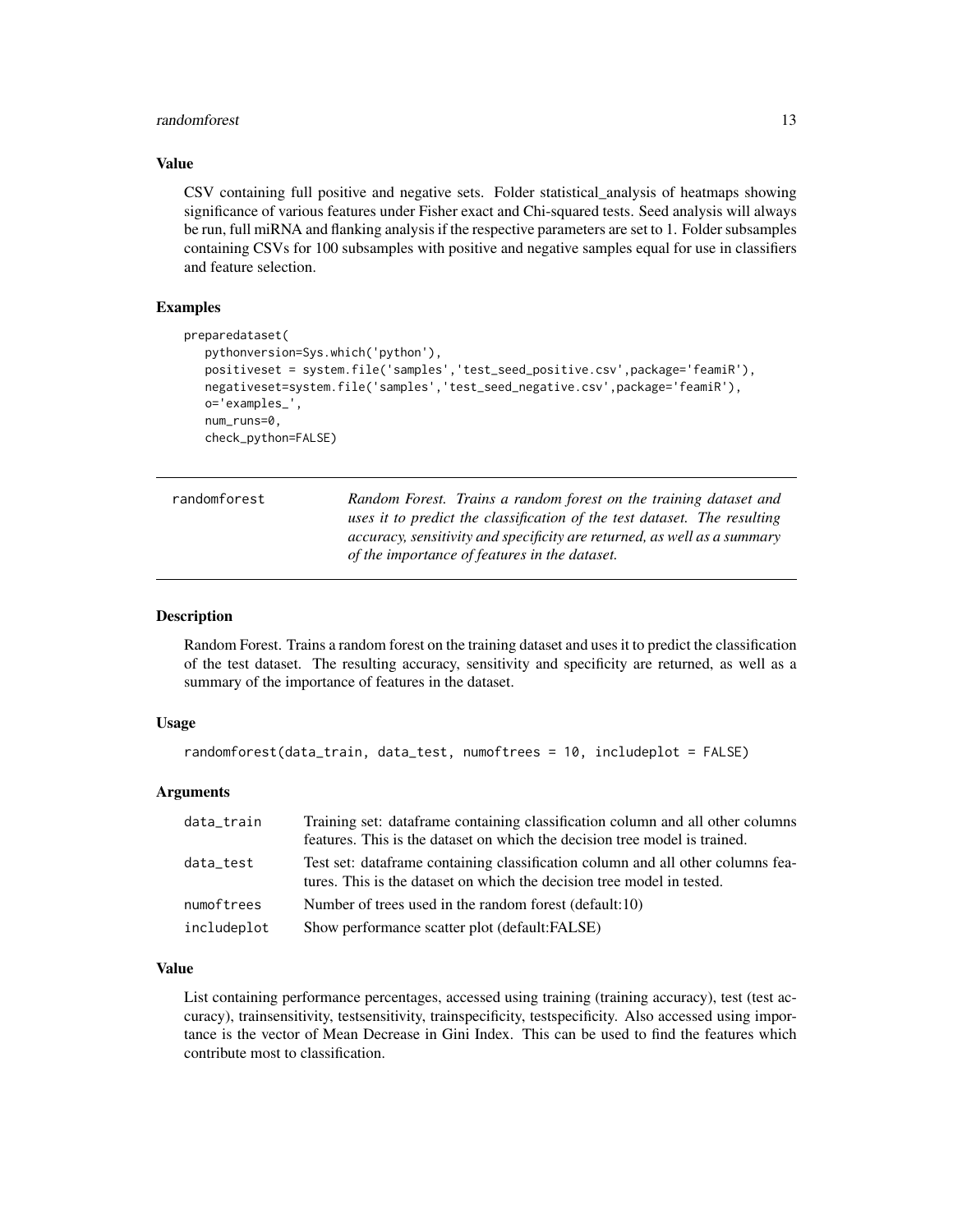#### Examples

```
data_train = data.frame(
      classification=as.factor(c(1,1,0,0,1,1,0,0,1,1)),
      A=c(1,1,1,0,0,0,1,1,1,0),
      B=c(0,1,1,0,1,1,0,1,1,0),
      C=c(0,0,1,0,0,1,0,0,1,0))
data_test = data.frame(
      classification=as.factor(c(1,1,0,0,1,1,1,0)),
      A=c(0,0,0,1,0,0,0,1),
      B=c(1,1,1,0,0,1,1,1),C=C(0, 0, 1, 1, 0, 0, 1, 1))randomforest(data_train,data_test,numoftrees=5)
```

| rfgini | Random Forest cumulative MeanDecreaseGini feature selection. Im-  |
|--------|-------------------------------------------------------------------|
|        | plements a feature selection approach based on cumulative MeanDe- |
|        | creaseGini using Random Forests trained on multiple subsamples.   |

#### Description

Random Forest cumulative MeanDecreaseGini feature selection. Implements a feature selection approach based on cumulative MeanDecreaseGini using Random Forests trained on multiple subsamples.

#### Usage

```
rfgini(num_runs = 100, num_trees = 30, file_path = file_path)
```
# Arguments

| num_runs  | Number of subsamples to use for voting scheme (default: 100)                                                                                                                                                  |
|-----------|---------------------------------------------------------------------------------------------------------------------------------------------------------------------------------------------------------------|
| num_trees | Number of trees for random forest (selected using select rf numtrees)                                                                                                                                         |
| file_path | Where the num runs subsample files are found (e.g. if sample 10 is at 'subsam-<br>ples/sample10.csv' then file_path should be 'subsamples/sample'). There must<br>be enough samples to fulfill num_runs runs. |

## Value

The function will output a data.frame with cumulative mean decrease in Gini for each feature in the first columns (each row is a feature) and the rest of the column containing mean decrease in Gini for each of the num\_runs runs.

```
rfgini(
 num_runs=5,
 num_trees=30,
 file_path=paste(system.file('samples/subsamples',package = "feamiR"),'/sample',sep=''))
```
<span id="page-13-0"></span>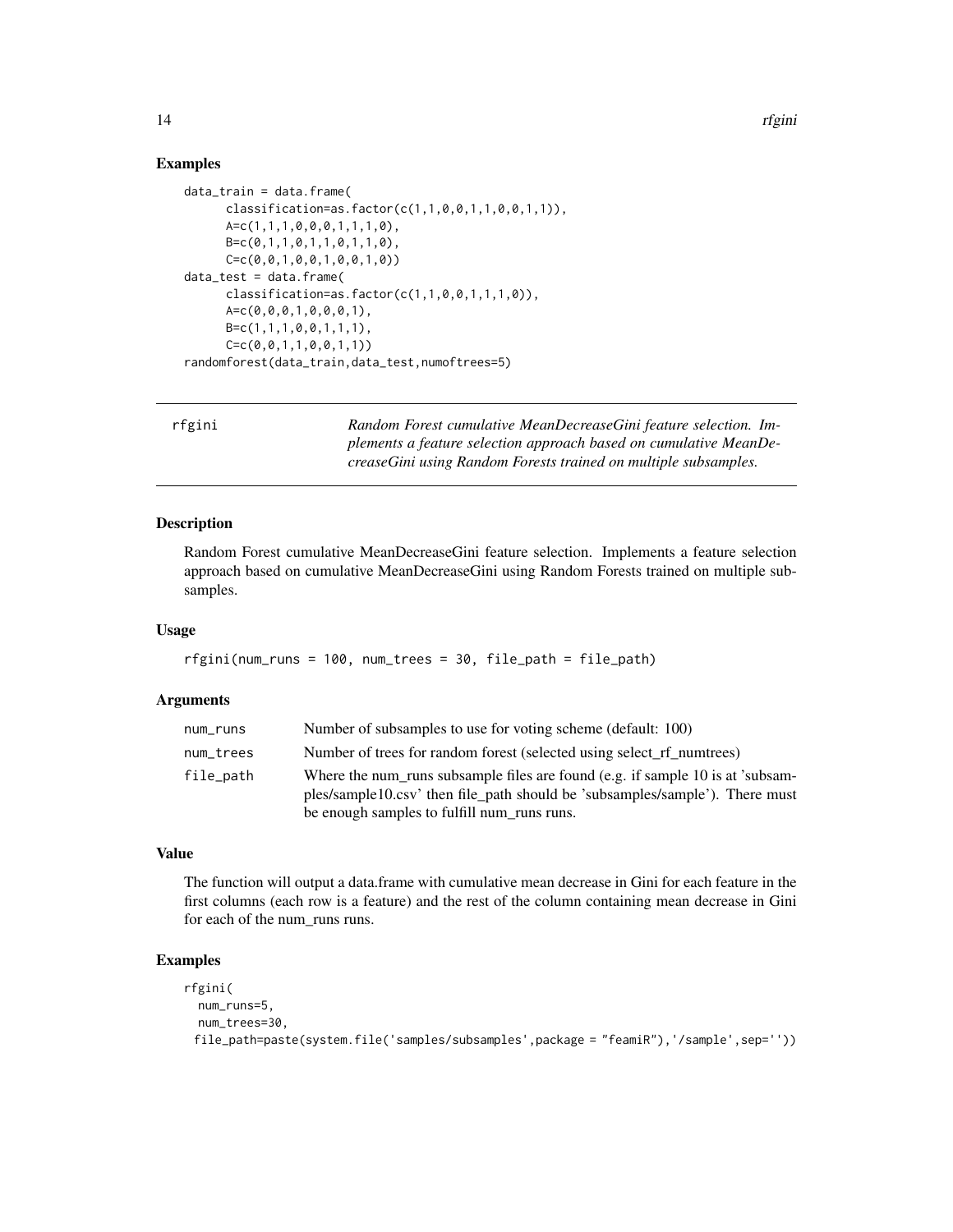<span id="page-14-0"></span>

| runallmodels | Run all models. Trains and tests Decision Tree, Random Forest and<br>SVM models on 100 subsamples and provides a summary of the re-          |
|--------------|----------------------------------------------------------------------------------------------------------------------------------------------|
|              | sults, to select the best model. The number of trees and kernel chosen<br>by selectsvmkernel and selectrfnumtrees should be used for SVM and |
|              | Random Forest respectively. We can use this function to inform feature                                                                       |
|              | selection, using a Decision Tree voting scheme and a Random Forest                                                                           |
|              | measure based on the Gini index.                                                                                                             |

# Description

Run all models. Trains and tests Decision Tree, Random Forest and SVM models on 100 subsamples and provides a summary of the results, to select the best model. The number of trees and kernel chosen by selectsvmkernel and selectrfnumtrees should be used for SVM and Random Forest respectively. We can use this function to inform feature selection, using a Decision Tree voting scheme and a Random Forest measure based on the Gini index.

#### Usage

```
runallmodels(
  num\_trees = 20,
  kernel = "linear",
  degree = 3,
  poly = 0,
  file_path = file_path,
  num\_runs = 100\lambda
```
# Arguments

| num_trees | Number of trees for random forest (selected using select rf numtrees)                                                                                     |
|-----------|-----------------------------------------------------------------------------------------------------------------------------------------------------------|
| kernel    | Kernel for SVM (select using select sym kernel)                                                                                                           |
| degree    | Degree for SVM kernel (not necessary for linear or sigmoid functions)                                                                                     |
| poly      | 1 if polynomial kernel is used, 0 if linear, radial or sigmoid.                                                                                           |
| file_path | Where the $\le$ =num_runs subsample files are found (e.g. if sample 10 is at 'sub-<br>samples/sample10.csv' then file_path should be 'subsamples/sample') |
| num_runs  | Number of subsamples to loop over (default: 100)                                                                                                          |

#### Value

The function will output a data.frame of the achieved test and training accuracy, sensitivity and specificity for each model on each subsample. Summary boxplots showing accuracy, sensitivity and specificity for each model will be produced. The function will also output dtreevote containing the features used in the decision trees for each subsample and the level of the tree at which they appear. Finally, the function outputs ongoingginis which contains the Gini index for each feature in the Random Forest for each subsample. The first column of dtreevote contains the number of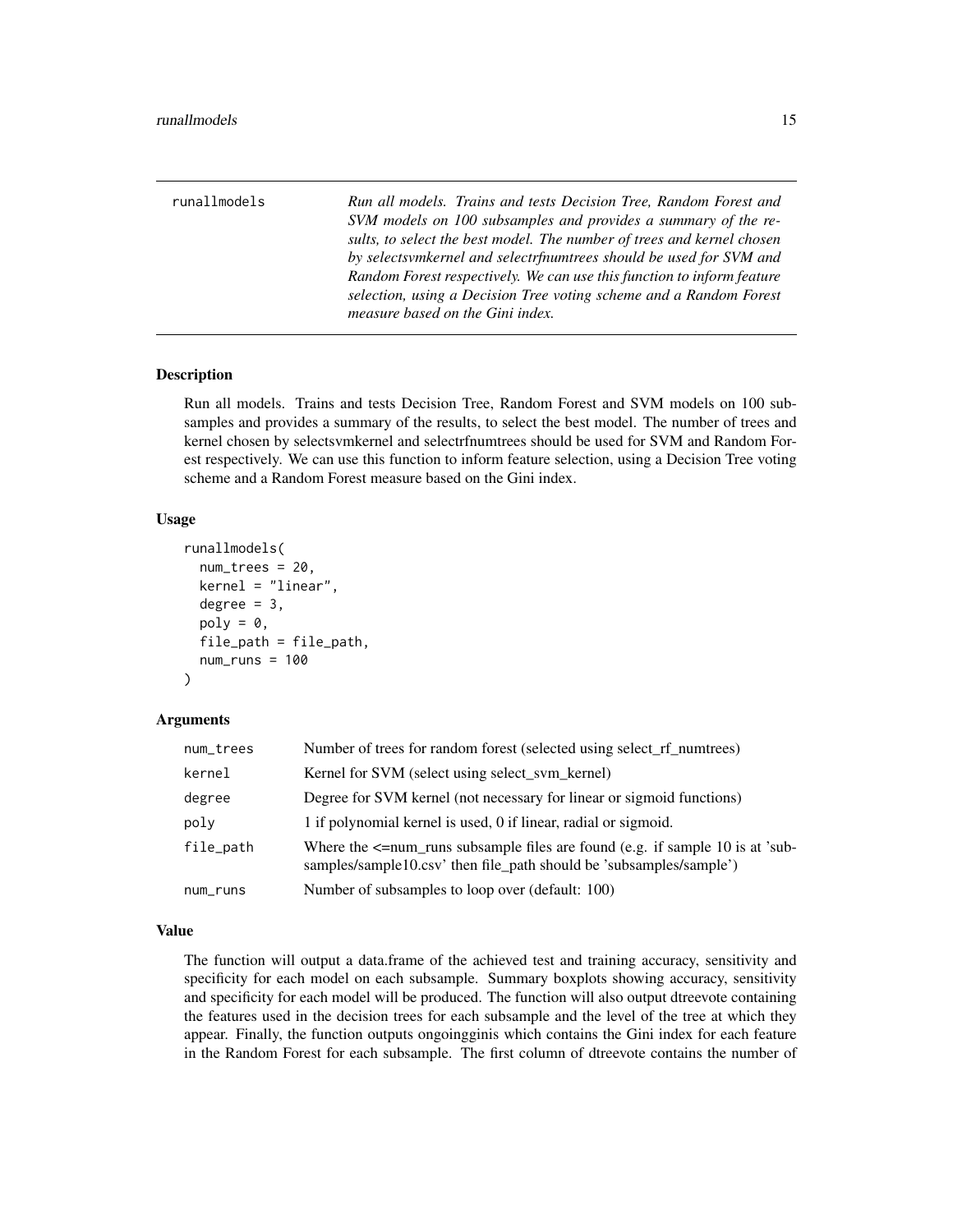#### <span id="page-15-0"></span>16 selectrfnumtrees

runs for which each feature was used which can be used for feature selection. The first column of ongoingginis contains the cumulative Gini index for each feature across the 100 runs which can be used for feature selection.

# Examples

```
runallmodels(
 num_runs=5,
 num_trees=5,
 kernel='linear',
 poly=0,
 file_path=paste(system.file('samples/subsamples', package = "feamiR"),'/sample',sep=''))
```

| selectrfnumtrees | Tuning number of trees hyperparameter. Trains random forests with  |
|------------------|--------------------------------------------------------------------|
|                  | a range of number of trees so the optimal number can be identified |
|                  | (using the resulting plot) with cross validation                   |

# Description

Tuning number of trees hyperparameter. Trains random forests with a range of number of trees so the optimal number can be identified (using the resulting plot) with cross validation

#### Usage

```
selectrfnumtrees(
  data,
 maxnum = 100,
  title = ",
  showplots = TRUE,
  output_prefix = ""
)
```
# Arguments

| data          | Dataset: dataframe containing classification column and all other column fea-<br>tures. Both the training and test datasets will be taken from this dataset. |
|---------------|--------------------------------------------------------------------------------------------------------------------------------------------------------------|
| maxnum        | Maximum number of trees to be considered. All numbers between 1 and maximum<br>will be considered. Default: 100.                                             |
| title         | Title to be used for the resulting boxplot                                                                                                                   |
| showplots     | TRUE if plots should be shown in standard output, FALSE is plots should be<br>saved as jpg files. Default: TRUE.                                             |
| output_prefix | Prefix used for saving plots. If showplots==FALSE then plots are saved here.<br>Otherwise, standard output.                                                  |

#### Value

Dataframe containing test and training accuracy, sensitivity and specificity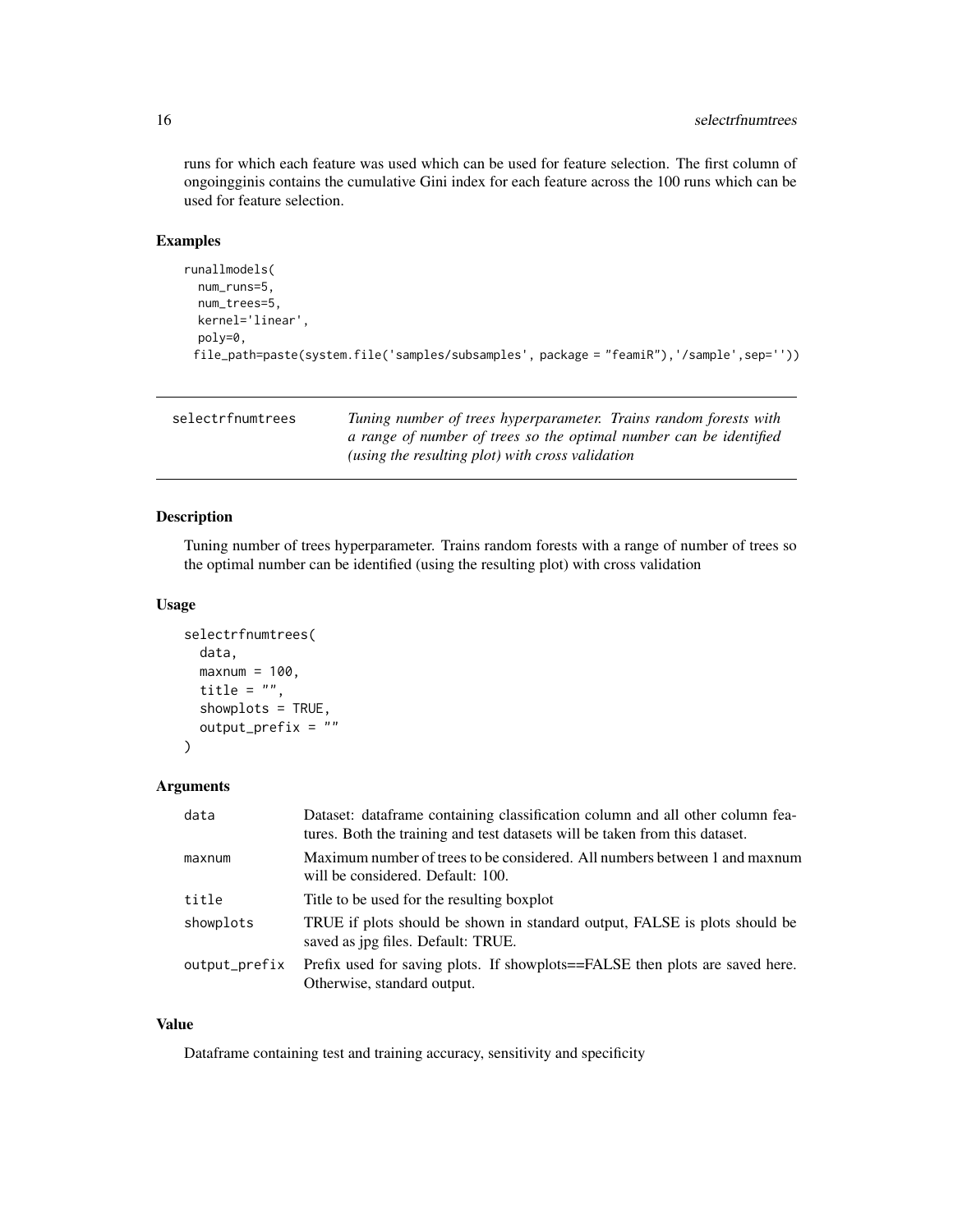# <span id="page-16-0"></span>selectsvmkernel 17

#### Examples

```
data = read.csv(paste(system.file('samples/subsamples', package = "feamiR"),'/sample0.csv',sep=''))
data = rbind(head(data,50),tail(data,50))
data$classification = as.factor(data$classification)
data = data[, 2:ncol(data)]selectrfnumtrees(data,5,'RF boxplots')
```

| selectsvmkernel | Tuning SVM kernel. Trains SVMs with a range of kernels (linear, poly-     |
|-----------------|---------------------------------------------------------------------------|
|                 | nomial degree 2, 3 and 4, radial and sigmoid) using cross validation      |
|                 | so the optimal kernel can be chosen (using the resulting plots). If spec- |
|                 | <i>ified (by showplots=FALSE) the plots are saved as ipegs.</i>           |

#### Description

Tuning SVM kernel. Trains SVMs with a range of kernels (linear, polynomial degree 2, 3 and 4, radial and sigmoid) using cross validation so the optimal kernel can be chosen (using the resulting plots). If specified (by showplots=FALSE) the plots are saved as jpegs.

#### Usage

```
selectsvmkernel(data, title, showplots = TRUE, output_prefix = "")
```
#### Arguments

| data          | Dataset: dataframe containing classification column and all other column fea-<br>tures. Both the training and test datasets will be taken from this dataset. |
|---------------|--------------------------------------------------------------------------------------------------------------------------------------------------------------|
| title         | Title to be used for the resulting boxplot                                                                                                                   |
| showplots     | TRUE if plots should be shown in standard output, FALSE is plots should be<br>saved as jpg files.                                                            |
| output_prefix | Prefix used for saving plots. If showplots==FALSE then plots are saved here.<br>Otherwise, standard output.                                                  |

#### Value

Dataframe containing test and training accuracy, sensitivity and specificity

```
data = read.csv(paste(system.file('samples/subsamples', package = "feamiR"),'/sample0.csv',sep=''))
data = rbind(head(data,50),tail(data,50))
data$classification = as.factor(data$classification)
data = data[, 2:ncol(data)]selectsvmkernel(data,'SVM boxplots')
```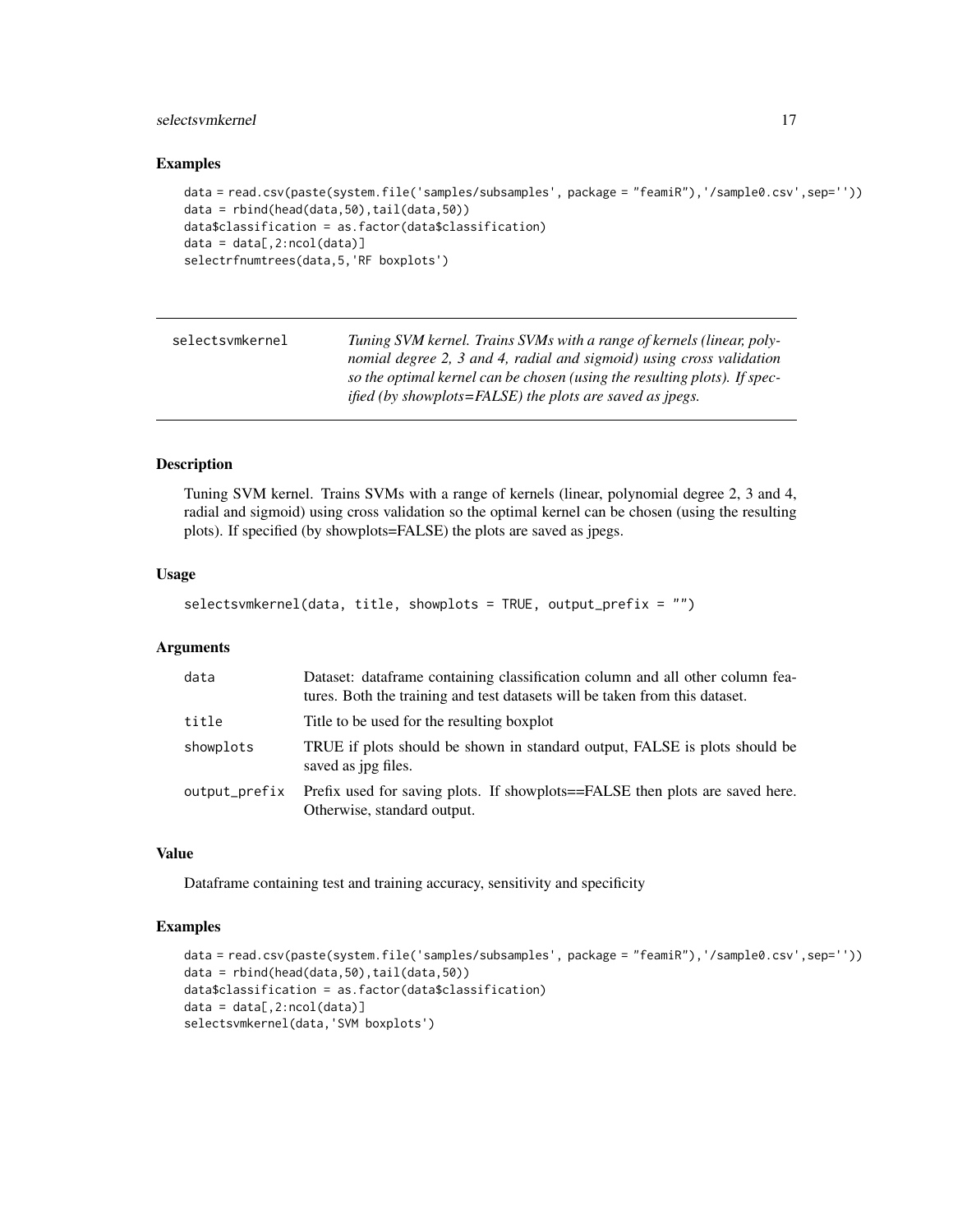<span id="page-17-0"></span>svm *SVM*

#### Description

SVM

# Usage

```
svm(
  data_train,
  data_test,
  kernel = "linear",
  degree = 3,
 poly = 0,
  includeplot = FALSE
)
```
#### Arguments

| data_train  | Training set: dataframe containing classification column and all other columns<br>features. This is the dataset on which the decision tree model is trained. |
|-------------|--------------------------------------------------------------------------------------------------------------------------------------------------------------|
| data_test   | Test set: dataframe containing classification column and all other columns fea-<br>tures. This is the dataset on which the decision tree model in tested.    |
| kernel      | Type of kernel to use for SVM model (default: linear)                                                                                                        |
| degree      | Degree for kernel used (in polynomial or radial case)                                                                                                        |
| polv        | Binary parameter stating whether the chosen kernel is polynomial of degree<br>greater than $1$ (default:0)                                                   |
| includeplot | Show performance scatter plot (default: FALSE)                                                                                                               |
|             |                                                                                                                                                              |

# Value

List containing performance percentages, accessed using training (training accuracy), test (test accuracy), trainsensitivity, testsensitivity, trainspecificity, testspecificity.

```
data_train = data.frame(
     classification=as.factor(c(1,1,0,0,1,1,0,0,1,1)),
     A=c(1,1,1,0,0,0,1,1,1,0),
     B=c(0,1,1,0,1,1,0,1,1,0),
     C=c(0,0,1,0,0,1,0,0,1,0))
data_test = data.frame(
     classification = as.factor(c(1,1,0,0,1,1,1,0)),A=c(0,0,0,1,0,0,0,1),
     B=c(1,1,1,0,0,1,1,1),
     C=c(0,0,1,1,0,0,1,1))
```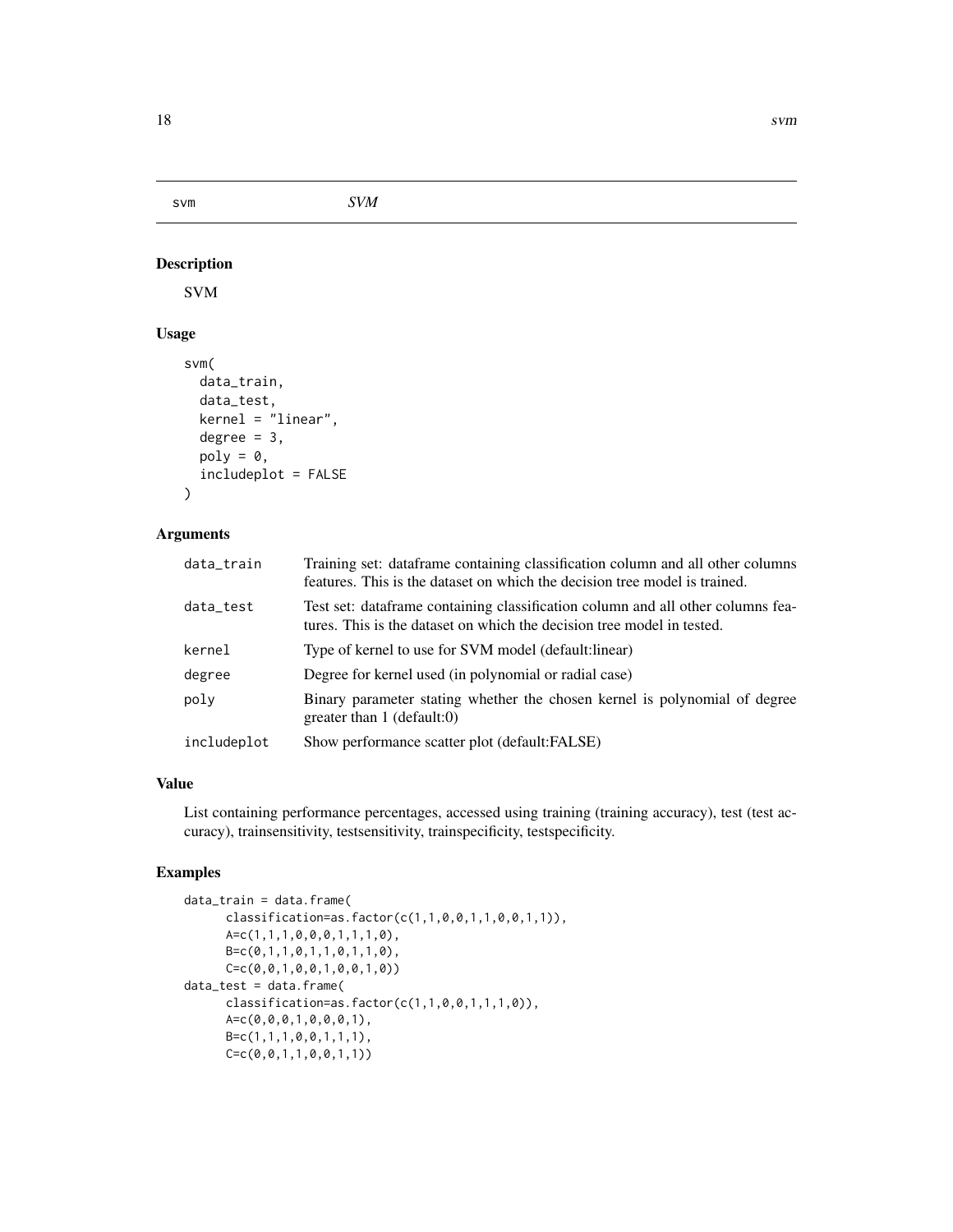```
svm(data_train,data_test,kernel='radial',degree=3)
svm(data_train,data_test,kernel='sigmoid')
svm(data_train,data_test,kernel='poly',degree=4,poly=1)
```

| svmlinear |
|-----------|
|           |
|           |

Linear SVM Implements a linear SVM using the general svm function *(for ease of use in feature selection)*

# Description

Linear SVM Implements a linear SVM using the general svm function (for ease of use in feature selection)

#### Usage

svmlinear(data\_train, data\_test, includeplot = FALSE)

#### Arguments

| data_train  | Training set: dataframe containing classification column and all other columns<br>features. This is the dataset on which the decision tree model is trained. |
|-------------|--------------------------------------------------------------------------------------------------------------------------------------------------------------|
| data test   | Test set: dataframe containing classification column and all other columns fea-<br>tures. This is the dataset on which the decision tree model in tested.    |
| includeplot | Show performance scatter plot (default:FALSE)                                                                                                                |

# Value

List containing performance percentages, accessed using training (training accuracy), test (test accuracy), trainsensitivity, testsensitivity, trainspecificity, testspecificity.

```
data_train = data.frame(
     classification=as.factor(c(1,1,0,0,1,1,0,0,1,1)),
     A=c(1,1,1,0,0,0,1,1,1,0),
     B=c(0,1,1,0,1,1,0,1,1,0),
     C=c(0,0,1,0,0,1,0,0,1,0))
data_test = data.frame(
     classification=as.factor(c(1,1,0,0,1,1,1,0)),
     A=c(0,0,0,1,0,0,0,1),
     B=c(1,1,1,0,0,1,1,1),
     C=c(0,0,1,1,0,0,1,1))
svmlinear(data_train,data_test)
```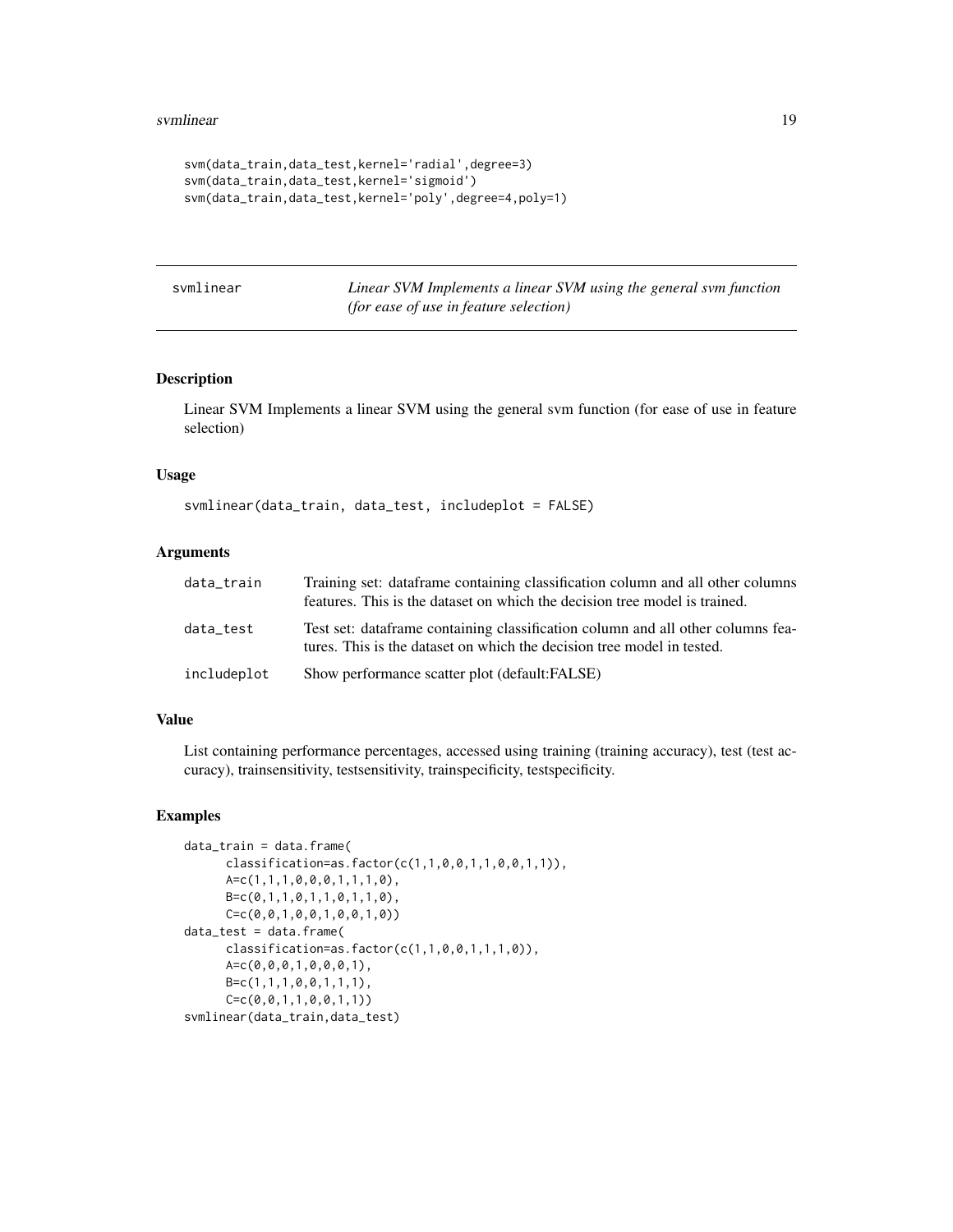<span id="page-19-0"></span>svmpolynomial2 *Polynomial degree 2 SVM Implements a polynomial degree 2 SVM using the general svm function (for ease of use in feature selection)*

# Description

Polynomial degree 2 SVM Implements a polynomial degree 2 SVM using the general svm function (for ease of use in feature selection)

# Usage

```
svmpolynomial2(data_train, data_test, includeplot = FALSE)
```
# Arguments

| data_train  | Training set: dataframe containing classification column and all other columns<br>features. This is the dataset on which the decision tree model is trained. |
|-------------|--------------------------------------------------------------------------------------------------------------------------------------------------------------|
| data test   | Test set: dataframe containing classification column and all other columns fea-<br>tures. This is the dataset on which the decision tree model in tested.    |
| includeplot | Show performance scatter plot (default: FALSE)                                                                                                               |

#### Value

List containing performance percentages, accessed using training (training accuracy), test (test accuracy), trainsensitivity, testsensitivity, trainspecificity, testspecificity.

```
data_train = data.frame(
      classification = as.factor(c(1,1,0,0,1,1,0,0,1,1)),
      A=c(1,1,1,0,0,0,1,1,1,0),
      B=c(0,1,1,0,1,1,0,1,1,0),
      C=c(0,0,1,0,0,1,0,0,1,0))
data_test = data.frame(
      classification=as.factor(c(1,1,0,0,1,1,1,0)),
      A=c(0,0,0,1,0,0,0,1),
      B=c(1,1,1,0,0,1,1,1),
      C=C(0, 0, 1, 1, 0, 0, 1, 1))svmpolynomial2(data_train,data_test)
```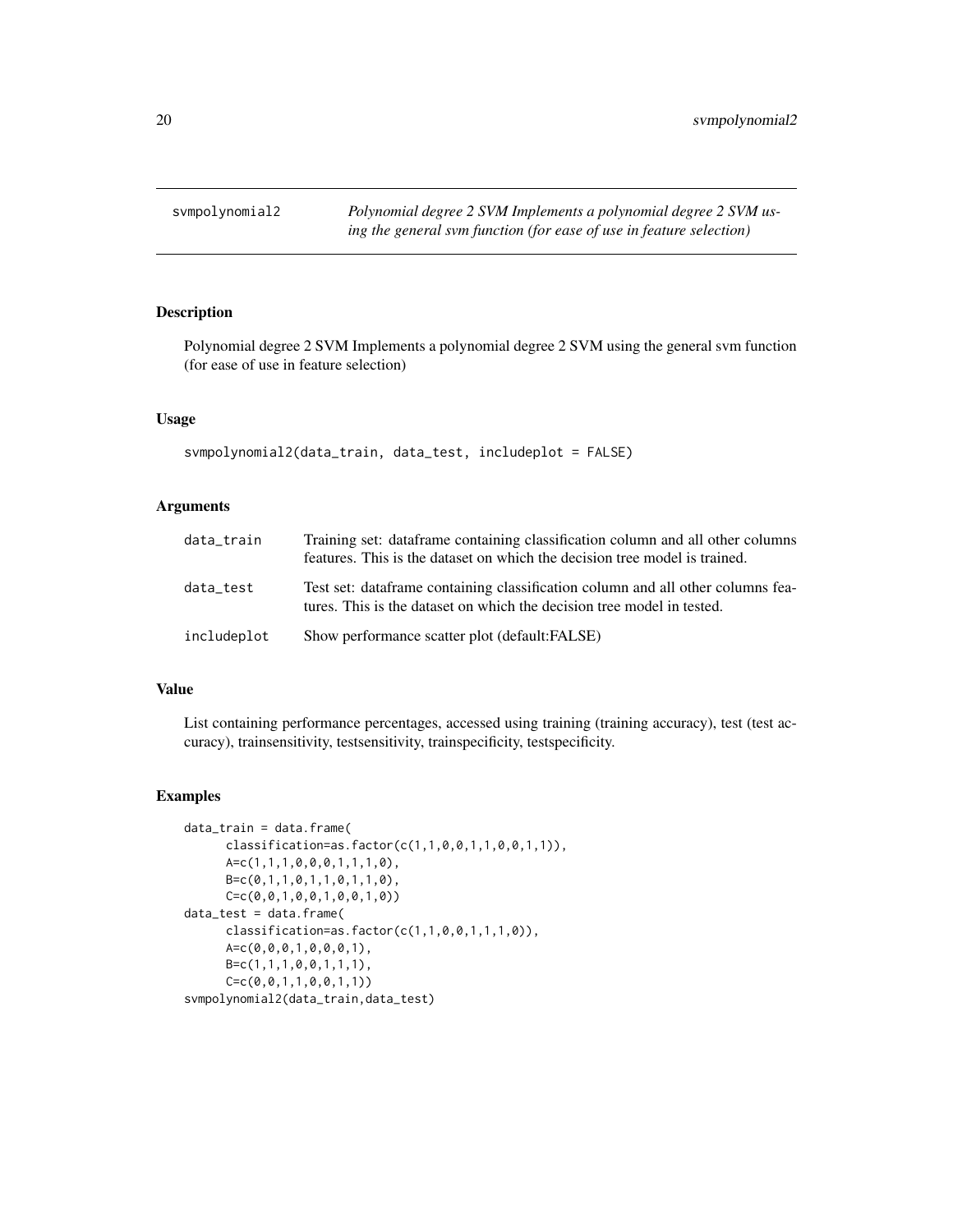<span id="page-20-0"></span>svmpolynomial3 *Polynomial degree 3 SVM Implements a polynomial degree 3 SVM using the general svm function (for ease of use in feature selection)*

# Description

Polynomial degree 3 SVM Implements a polynomial degree 3 SVM using the general svm function (for ease of use in feature selection)

# Usage

```
svmpolynomial3(data_train, data_test, includeplot = FALSE)
```
# Arguments

| data_train  | Training set: dataframe containing classification column and all other columns<br>features. This is the dataset on which the decision tree model is trained. |
|-------------|--------------------------------------------------------------------------------------------------------------------------------------------------------------|
| data test   | Test set: dataframe containing classification column and all other columns fea-<br>tures. This is the dataset on which the decision tree model in tested.    |
| includeplot | Show performance scatter plot (default: FALSE)                                                                                                               |

#### Value

List containing performance percentages, accessed using training (training accuracy), test (test accuracy), trainsensitivity, testsensitivity, trainspecificity, testspecificity.

```
data_train = data.frame(
      classification = as.factor(c(1,1,0,0,1,1,0,0,1,1)),
      A=c(1,1,1,0,0,0,1,1,1,0),
      B=c(0,1,1,0,1,1,0,1,1,0),
      C=c(0,0,1,0,0,1,0,0,1,0))
data_test = data.frame(
      classification=as.factor(c(1,1,0,0,1,1,1,0)),
      A=c(0,0,0,1,0,0,0,1),
      B=c(1,1,1,0,0,1,1,1),
      C=C(0, 0, 1, 1, 0, 0, 1, 1))svmpolynomial3(data_train,data_test)
```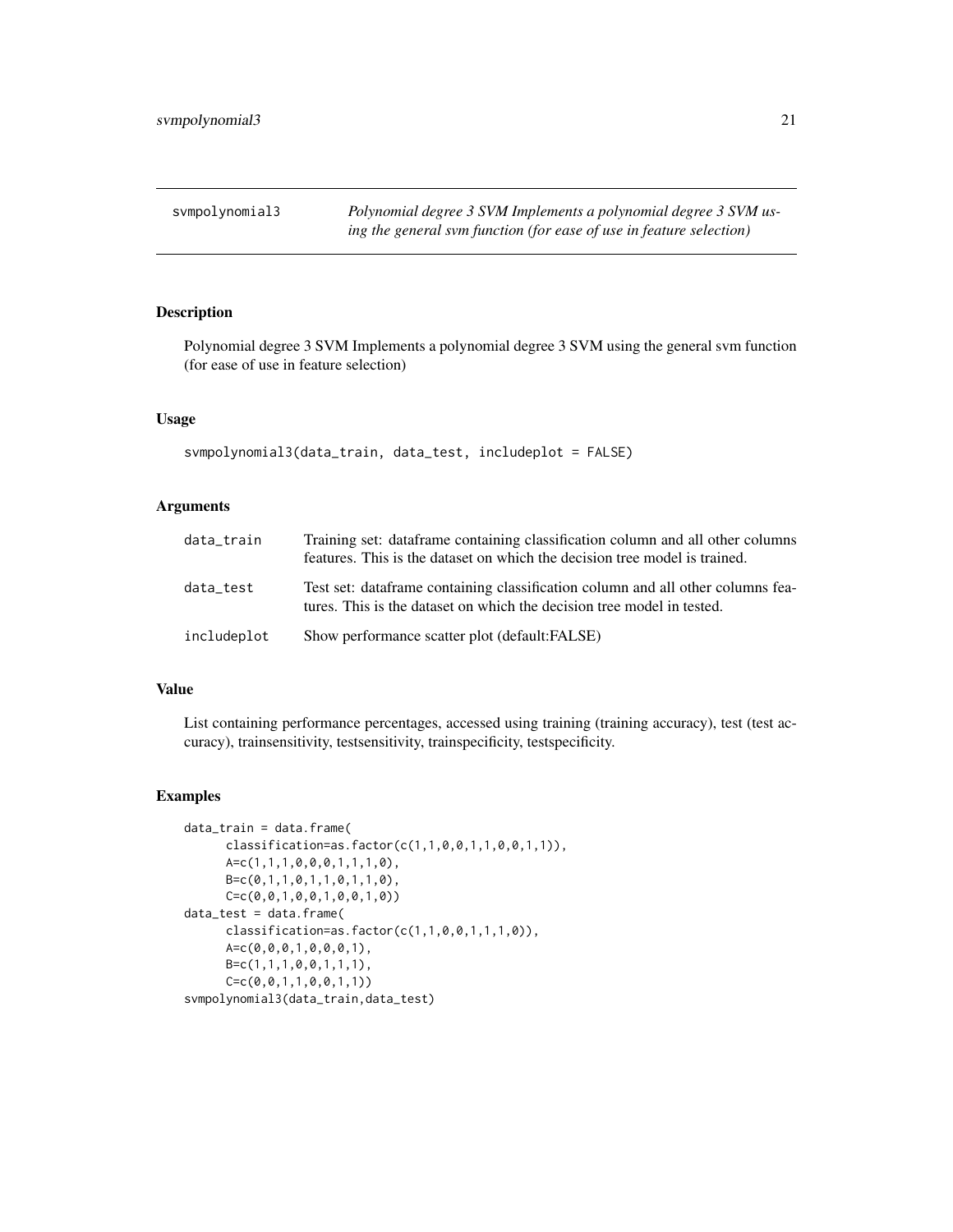<span id="page-21-0"></span>svmpolynomial4 *Polynomial degree 4 SVM Implements a polynomial degree 4 SVM using the general svm function (for ease of use in feature selection)*

# Description

Polynomial degree 4 SVM Implements a polynomial degree 4 SVM using the general svm function (for ease of use in feature selection)

# Usage

```
svmpolynomial4(data_train, data_test, includeplot = FALSE)
```
# Arguments

| data_train  | Training set: dataframe containing classification column and all other columns<br>features. This is the dataset on which the decision tree model is trained. |
|-------------|--------------------------------------------------------------------------------------------------------------------------------------------------------------|
| data test   | Test set: dataframe containing classification column and all other columns fea-<br>tures. This is the dataset on which the decision tree model in tested.    |
| includeplot | Show performance scatter plot (default: FALSE)                                                                                                               |

#### Value

List containing performance percentages, accessed using training (training accuracy), test (test accuracy), trainsensitivity, testsensitivity, trainspecificity, testspecificity.

```
data_train = data.frame(
      classification = as.factor(c(1,1,0,0,1,1,0,0,1,1)),
      A=c(1,1,1,0,0,0,1,1,1,0),
      B=c(0,1,1,0,1,1,0,1,1,0),
      C=c(0,0,1,0,0,1,0,0,1,0))
data_test = data.frame(
      classification=as.factor(c(1,1,0,0,1,1,1,0)),
      A=c(0,0,0,1,0,0,0,1),
      B=c(1,1,1,0,0,1,1,1),
      C=C(0, 0, 1, 1, 0, 0, 1, 1))svmpolynomial4(data_train,data_test)
```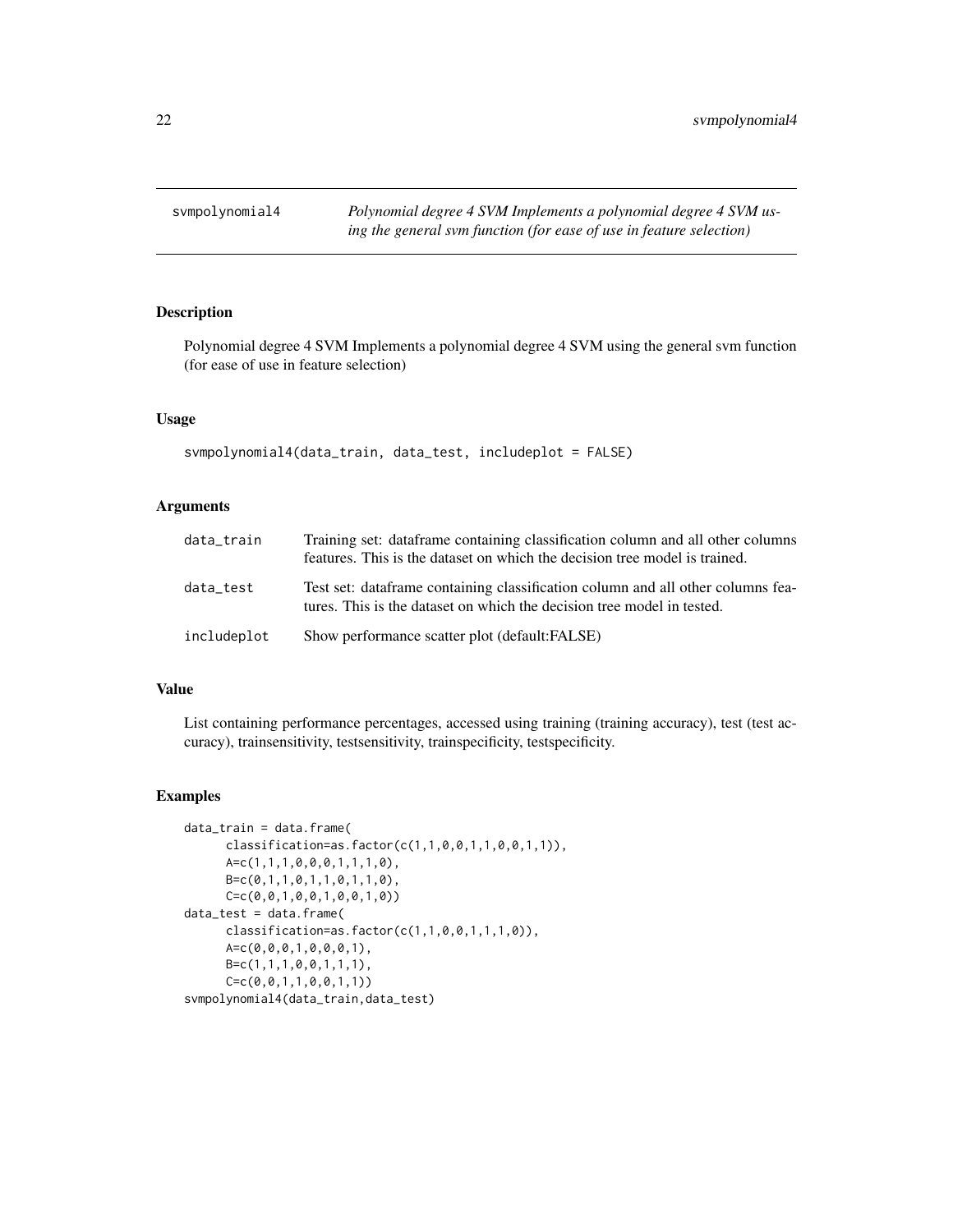<span id="page-22-0"></span>svmradial *Radial SVM Implements a radial SVM using the general svm function (for ease of use in feature selection)*

# Description

Radial SVM Implements a radial SVM using the general svm function (for ease of use in feature selection)

# Usage

```
svmradial(data_train, data_test, includeplot = FALSE)
```
# Arguments

| data_train  | Training set: dataframe containing classification column and all other columns<br>features. This is the dataset on which the decision tree model is trained. |
|-------------|--------------------------------------------------------------------------------------------------------------------------------------------------------------|
| data test   | Test set: dataframe containing classification column and all other columns fea-<br>tures. This is the dataset on which the decision tree model in tested.    |
| includeplot | Show performance scatter plot (default: FALSE)                                                                                                               |

#### Value

List containing performance percentages, accessed using training (training accuracy), test (test accuracy), trainsensitivity, testsensitivity, trainspecificity, testspecificity.

```
data_train = data.frame(
     classification = as.factor(c(1,1,0,0,1,1,0,0,1,1)),
     A=c(1,1,1,0,0,0,1,1,1,0),
     B=c(0,1,1,0,1,1,0,1,1,0),
     C=c(0,0,1,0,0,1,0,0,1,0))
data_test = data.frame(
     classification=as.factor(c(1,1,0,0,1,1,1,0)),
     A=c(0,0,0,1,0,0,0,1),
     B=c(1,1,1,0,0,1,1,1),
     C=c(0,0,1,1,0,0,1,1))
svmradial(data_train,data_test)
```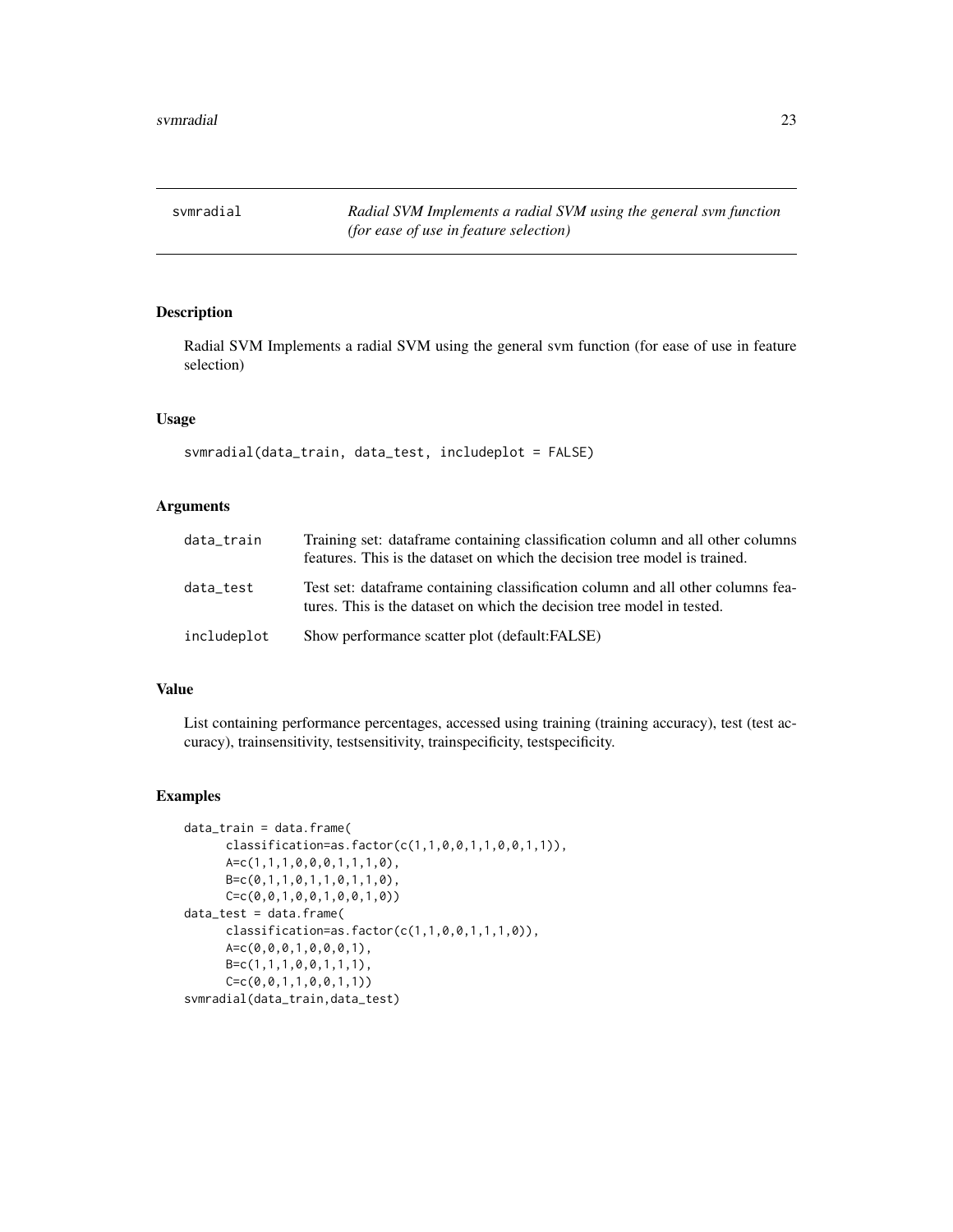<span id="page-23-0"></span>svmsigmoid *Sigmoid SVM Implements a sigmoid SVM using general svm function (for ease of use in feature selection)*

# Description

Sigmoid SVM Implements a sigmoid SVM using general svm function (for ease of use in feature selection)

# Usage

svmsigmoid(data\_train, data\_test, includeplot = FALSE)

# Arguments

| data_train  | Training set: dataframe containing classification column and all other columns<br>features. This is the dataset on which the decision tree model is trained. |
|-------------|--------------------------------------------------------------------------------------------------------------------------------------------------------------|
| data test   | Test set: dataframe containing classification column and all other columns fea-<br>tures. This is the dataset on which the decision tree model in tested.    |
| includeplot | Show performance scatter plot (default:FALSE)                                                                                                                |

# Value

List containing performance percentages, accessed using training (training accuracy), test (test accuracy), trainsensitivity, testsensitivity, trainspecificity, testspecificity.

```
data_train = data.frame(
     classification=as.factor(c(1,1,0,0,1,1,0,0,1,1)),
     A=c(1,1,1,0,0,0,1,1,1,0),
     B=c(0,1,1,0,1,1,0,1,1,0),
     C=c(0,0,1,0,0,1,0,0,1,0))
data_test = data.frame(
     classification=as.factor(c(1,1,0,0,1,1,1,0)),
     A=c(0,0,0,1,0,0,0,1),
     B=c(1,1,1,0,0,1,1,1),
     C=c(0,0,1,1,0,0,1,1))
svmsigmoid(data_train,data_test)
```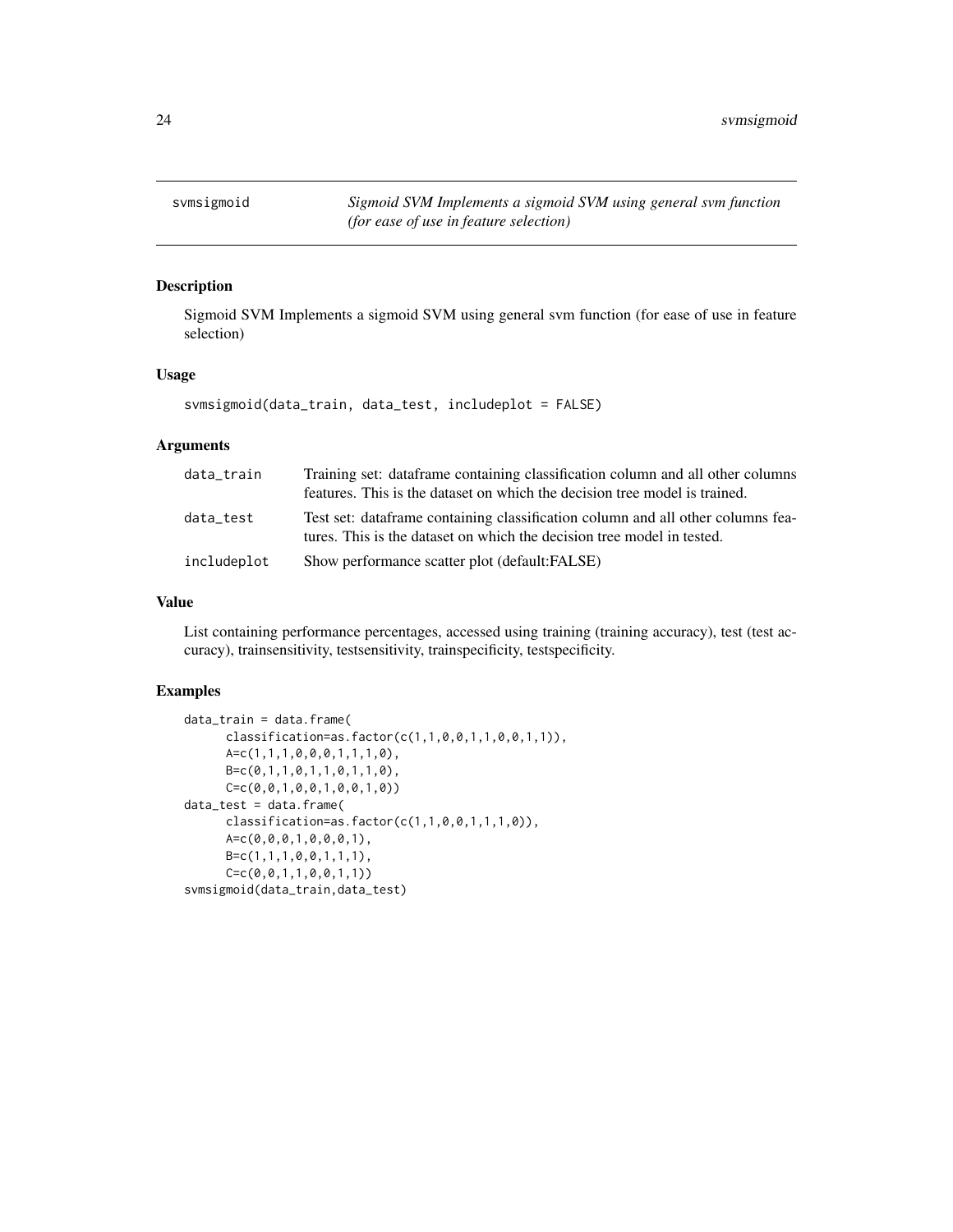# <span id="page-24-0"></span>Index

∗ Gini rfgini, [14](#page-13-0) ∗ SVM selectsvmkernel, [17](#page-16-0) ∗ classification decisiontree, [3](#page-2-0) randomforest, [13](#page-12-0) runallmodels, [15](#page-14-0) svm, [18](#page-17-0) svmlinear, [19](#page-18-0) svmpolynomial2, [20](#page-19-0) svmpolynomial3, [21](#page-20-0) svmpolynomial4, [22](#page-21-0) svmradial, [23](#page-22-0) svmsigmoid, [24](#page-23-0) ∗ decision decisiontree, [3](#page-2-0) dtreevoting, [4](#page-3-0) runallmodels, [15](#page-14-0) ∗ dtree decisiontree, [3](#page-2-0) dtreevoting, [4](#page-3-0) runallmodels, [15](#page-14-0) ∗ eGA eGA, [4](#page-3-0) ∗ embryonic eGA, [4](#page-3-0) ∗ feature eGA, [4](#page-3-0) forwardfeatureselection, [8](#page-7-0) geneticalgorithm, [9](#page-8-0) rfgini, [14](#page-13-0) ∗ forest rfgini, [14](#page-13-0) selectrfnumtrees, [16](#page-15-0) ∗ forward forwardfeatureselection, [8](#page-7-0) ∗ genetic eGA, [4](#page-3-0)

geneticalgorithm, [9](#page-8-0) ∗ hyperparameter selectrfnumtrees, [16](#page-15-0) selectsvmkernel, [17](#page-16-0) ∗ kernel selectsvmkernel, [17](#page-16-0) ∗ random rfgini, [14](#page-13-0) selectrfnumtrees, [16](#page-15-0) ∗ rf randomforest, [13](#page-12-0) rfgini, [14](#page-13-0) ∗ scheme dtreevoting, [4](#page-3-0) ∗ selection eGA, [4](#page-3-0) forwardfeatureselection, [8](#page-7-0) geneticalgorithm, [9](#page-8-0) rfgini, [14](#page-13-0) ∗ svm svm, [18](#page-17-0) svmlinear, [19](#page-18-0) svmpolynomial2, [20](#page-19-0) svmpolynomial3, [21](#page-20-0) svmpolynomial4, [22](#page-21-0) svmradial, [23](#page-22-0) svmsigmoid, [24](#page-23-0) ∗ tree decisiontree, [3](#page-2-0) dtreevoting, [4](#page-3-0) runallmodels, [15](#page-14-0) ∗ tuning selectrfnumtrees, [16](#page-15-0) selectsvmkernel, [17](#page-16-0) ∗ voting dtreevoting, [4](#page-3-0) decisiontree, [3](#page-2-0)

dtreevoting, [4](#page-3-0)